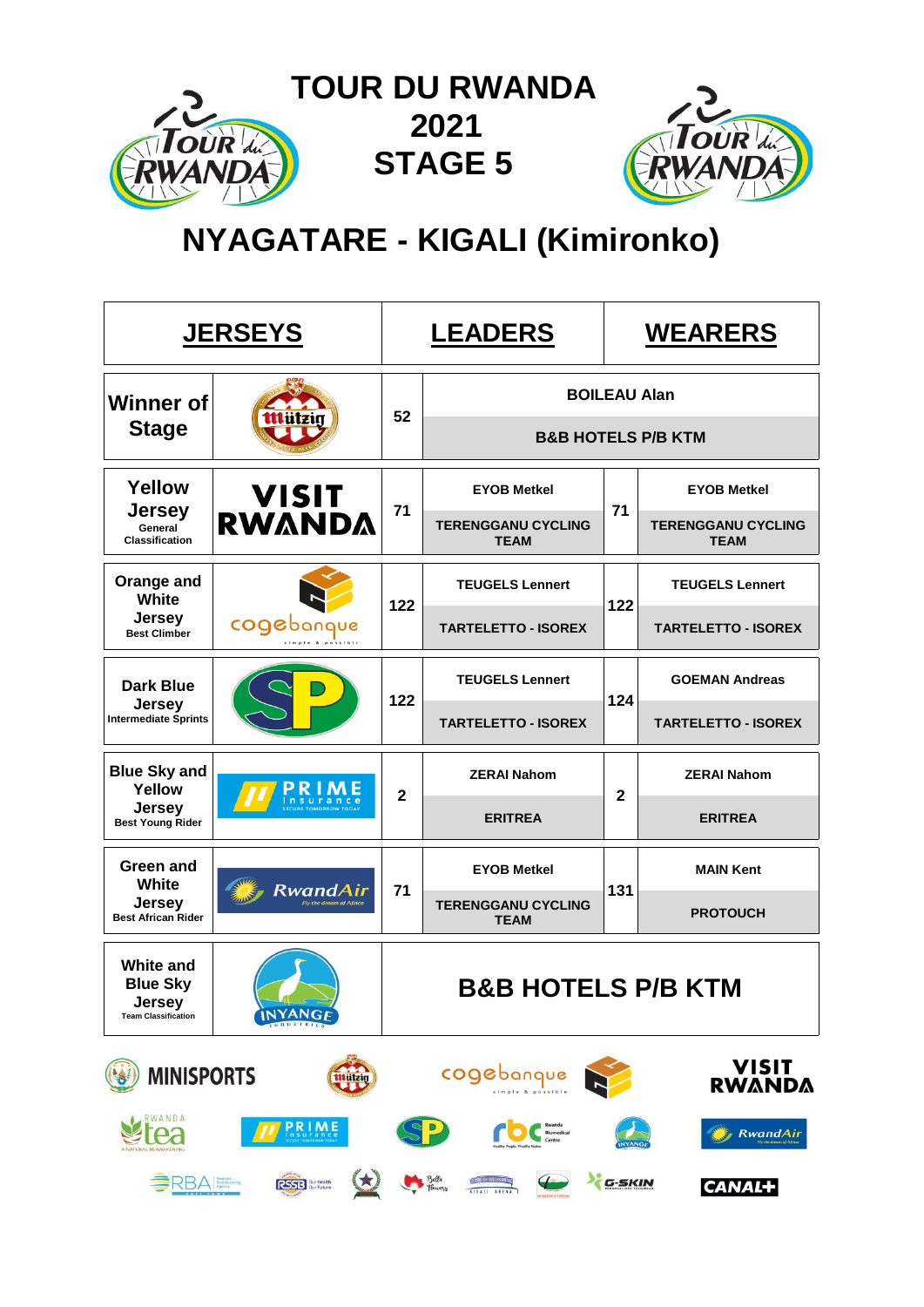

# **PHOTO-FINISH STAGE 5 : NYAGATARE - KIGALI (Kimironko)**



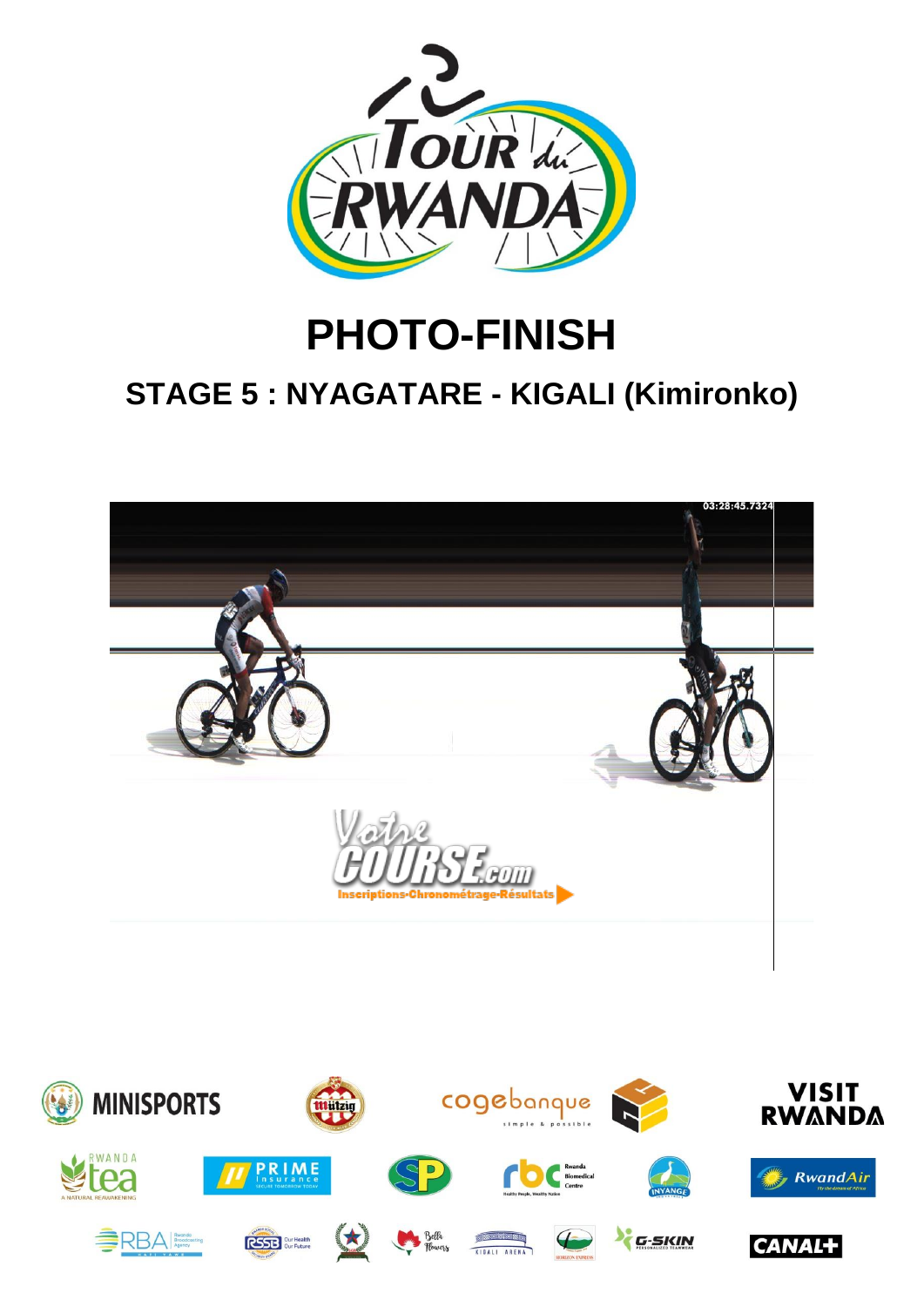

## **CLASSEMENT DE L'ETAPE STAGE CLASSIFICATION**

NYAGATARE - KIGALI (Kimironko)



**Etape - Stage :** 5

**Distance :** 149.3 km

**Moyenne - Average :** 42.913km/h

**Date :** 06/05/2021

**Organisateur - Organiser :** FEDERATION RWANDAISE DE CYCLISME

**Epreuve - Race :** TOUR DU RWANDA 2021

| <b>B&amp;B HOTELS P/B KTM</b><br><b>FRA</b><br>03h28'45"<br>1<br>52<br>10015837454<br>* BOILEAU Alan<br>TOTAL DIRECT ENERGIE<br>2<br><b>VUILLERMOZ Alexis</b><br><b>FRA</b><br>21<br>10004638196<br>03h28'45"<br>3<br>10009351790<br><b>EYOB Metkel</b><br>TERENGGANU CYCLING TEA<br>ERI<br>02"<br>71<br>03h28'47"<br>TOTAL DIRECT ENERGIE<br><b>ESP</b><br>04"<br>4<br>RODRIGUEZ MARTIN Cristian<br>25<br>10008693204<br>03h28'49"<br><b>PROTOUCH</b><br>5<br><b>RSA</b><br>06"<br>131<br>10013718511<br><b>MAIN Kent</b><br>03h28'51"<br>6<br>WILDLIFE GENERATION PRO<br>п<br><b>USA</b><br>145<br>10012493479<br><b>HOEHN Alex</b><br>03h28'51"<br>$\pmb{\mathsf{H}}$<br>7<br>91<br><b>ISRAEL START-UP NATION</b><br>CAN<br>10051994206<br>PICCOLI James<br>03h28'51"<br>п<br>8<br>RESTREPO VALENCIA Jhonatan<br>ANDRONI GIOCATTOLI - SIDE<br>COL<br>61<br>10009037552<br>03h28'51"<br><b>B&amp;B HOTELS P/B KTM</b><br>$\mathbf{H}$<br>9<br>10008892961<br><b>PACHER Quentin</b><br><b>FRA</b><br>55<br>03h28'51" |  |
|-----------------------------------------------------------------------------------------------------------------------------------------------------------------------------------------------------------------------------------------------------------------------------------------------------------------------------------------------------------------------------------------------------------------------------------------------------------------------------------------------------------------------------------------------------------------------------------------------------------------------------------------------------------------------------------------------------------------------------------------------------------------------------------------------------------------------------------------------------------------------------------------------------------------------------------------------------------------------------------------------------------------------|--|
|                                                                                                                                                                                                                                                                                                                                                                                                                                                                                                                                                                                                                                                                                                                                                                                                                                                                                                                                                                                                                       |  |
|                                                                                                                                                                                                                                                                                                                                                                                                                                                                                                                                                                                                                                                                                                                                                                                                                                                                                                                                                                                                                       |  |
|                                                                                                                                                                                                                                                                                                                                                                                                                                                                                                                                                                                                                                                                                                                                                                                                                                                                                                                                                                                                                       |  |
|                                                                                                                                                                                                                                                                                                                                                                                                                                                                                                                                                                                                                                                                                                                                                                                                                                                                                                                                                                                                                       |  |
|                                                                                                                                                                                                                                                                                                                                                                                                                                                                                                                                                                                                                                                                                                                                                                                                                                                                                                                                                                                                                       |  |
|                                                                                                                                                                                                                                                                                                                                                                                                                                                                                                                                                                                                                                                                                                                                                                                                                                                                                                                                                                                                                       |  |
|                                                                                                                                                                                                                                                                                                                                                                                                                                                                                                                                                                                                                                                                                                                                                                                                                                                                                                                                                                                                                       |  |
|                                                                                                                                                                                                                                                                                                                                                                                                                                                                                                                                                                                                                                                                                                                                                                                                                                                                                                                                                                                                                       |  |
|                                                                                                                                                                                                                                                                                                                                                                                                                                                                                                                                                                                                                                                                                                                                                                                                                                                                                                                                                                                                                       |  |
| 11"<br>10<br>3<br>* WELDEMICAEL Sela<br>ERITREA<br>ERI<br>03h28'56"<br>10096257427                                                                                                                                                                                                                                                                                                                                                                                                                                                                                                                                                                                                                                                                                                                                                                                                                                                                                                                                    |  |
| $\blacksquare$<br>11<br>SEVILLA RIVERA Oscar Miguel<br>TEAM MEDELLIN - EPM<br>ESP<br>03h28'56"<br>31<br>10001457307                                                                                                                                                                                                                                                                                                                                                                                                                                                                                                                                                                                                                                                                                                                                                                                                                                                                                                   |  |
| ERITREA<br>ERI<br>12<br>$\overline{c}$<br>* ZERAI Nahom<br>14"<br>10096260154<br>03h28'59"                                                                                                                                                                                                                                                                                                                                                                                                                                                                                                                                                                                                                                                                                                                                                                                                                                                                                                                            |  |
| TERENGGANU CYCLING TEA<br><b>QUINTERO NOREÑA Carlos Julian</b><br>13<br>72<br>COL<br>22"<br>10003034464<br>03h29'07"                                                                                                                                                                                                                                                                                                                                                                                                                                                                                                                                                                                                                                                                                                                                                                                                                                                                                                  |  |
| <b>BIKE AID</b><br>$\blacksquare$<br>14<br>102<br>* KAGIMU Charles<br>UGA<br>10064580156<br>03h29'07"                                                                                                                                                                                                                                                                                                                                                                                                                                                                                                                                                                                                                                                                                                                                                                                                                                                                                                                 |  |
| п<br>ANDRONI GIOCATTOLI - SIDE<br>15<br><b>BISOLTI Alessandro</b><br><b>ITA</b><br>62<br>10005390958<br>03h29'07"                                                                                                                                                                                                                                                                                                                                                                                                                                                                                                                                                                                                                                                                                                                                                                                                                                                                                                     |  |
| 16<br>TEAM MEDELLIN - EPM<br>35<br>COL<br>10009762022<br>SANCHEZ VERGARA Brayan Stiven<br>03h29'07"                                                                                                                                                                                                                                                                                                                                                                                                                                                                                                                                                                                                                                                                                                                                                                                                                                                                                                                   |  |
| TARTELETTO - ISOREX<br><b>BEL</b><br>17<br>121<br>10010978259<br><b>MARCHAND Gianni</b><br>03h29'07"                                                                                                                                                                                                                                                                                                                                                                                                                                                                                                                                                                                                                                                                                                                                                                                                                                                                                                                  |  |
| <b>BIKE AID</b><br>18<br>NED<br>105<br>10011061418<br>VAN ENGELEN Adne<br>03h29'07"                                                                                                                                                                                                                                                                                                                                                                                                                                                                                                                                                                                                                                                                                                                                                                                                                                                                                                                                   |  |
| $\pmb{\mathsf{H}}$<br><b>PROTOUCH</b><br><b>RSA</b><br>19<br>* ORMISTON Callum<br>134<br>10062357442<br>03h29'07"                                                                                                                                                                                                                                                                                                                                                                                                                                                                                                                                                                                                                                                                                                                                                                                                                                                                                                     |  |
| 20<br><b>BYUKUSENGE Patrick</b><br><b>BENEDICTION IGNITE</b><br><b>RWA</b><br>28"<br>42<br>10009213162<br>03h29'13"                                                                                                                                                                                                                                                                                                                                                                                                                                                                                                                                                                                                                                                                                                                                                                                                                                                                                                   |  |
| $\mathbf{H}$<br>21<br>MANIZABAYO Eric<br><b>BENEDICTION IGNITE</b><br><b>RWA</b><br>45<br>10063734741<br>03h29'13"                                                                                                                                                                                                                                                                                                                                                                                                                                                                                                                                                                                                                                                                                                                                                                                                                                                                                                    |  |
| <b>B&amp;B HOTELS P/B KTM</b><br>22<br><b>FRA</b><br>54<br>10003094684<br>HIVERT Jonathan<br>03h29'15"<br>30"                                                                                                                                                                                                                                                                                                                                                                                                                                                                                                                                                                                                                                                                                                                                                                                                                                                                                                         |  |
| 23<br>* UHIRIWE Byiza Renus<br><b>RWANDA</b><br><b>RWA</b><br>34"<br>14<br>10083466359<br>03h29'19"                                                                                                                                                                                                                                                                                                                                                                                                                                                                                                                                                                                                                                                                                                                                                                                                                                                                                                                   |  |
| $\blacksquare$<br>24<br>ROLDAN ORTIZ Weimar Alfonso<br>TEAM MEDELLIN - EPM<br>COL<br>33<br>10005878079<br>03h29'19"                                                                                                                                                                                                                                                                                                                                                                                                                                                                                                                                                                                                                                                                                                                                                                                                                                                                                                   |  |
| SKOL ADRIEN CYCLING ACA<br>25<br>* HABIMANA Jean Eric<br><b>RWA</b><br>111<br>10056181370<br>03h29'19"                                                                                                                                                                                                                                                                                                                                                                                                                                                                                                                                                                                                                                                                                                                                                                                                                                                                                                                |  |
| 26<br>VAN BREUSSEGEM Elias<br>TARTELETTO - ISOREX<br><b>BEL</b><br>125<br>10008638741<br>03h29'19"                                                                                                                                                                                                                                                                                                                                                                                                                                                                                                                                                                                                                                                                                                                                                                                                                                                                                                                    |  |
| TARTELETTO - ISOREX<br><b>BEL</b><br>п<br>27<br>122<br>10012735676<br><b>TEUGELS Lennert</b><br>03h29'19"                                                                                                                                                                                                                                                                                                                                                                                                                                                                                                                                                                                                                                                                                                                                                                                                                                                                                                             |  |
| <b>BENEDICTION IGNITE</b><br>28<br>UWIDUHAYE -<br><b>RWA</b><br>41"<br>44<br>10065428605<br>03h29'26"                                                                                                                                                                                                                                                                                                                                                                                                                                                                                                                                                                                                                                                                                                                                                                                                                                                                                                                 |  |
| <b>ERITREA</b><br>ERI<br>п<br>29<br>4<br>10063822546<br>* TEWELDE Mehari<br>03h29'26"                                                                                                                                                                                                                                                                                                                                                                                                                                                                                                                                                                                                                                                                                                                                                                                                                                                                                                                                 |  |
| $\pmb{\mathsf{H}}$<br>ANDRONI GIOCATTOLI - SIDE<br>30<br>COL<br>64<br>10062390178<br>* UMBA LOPEZ Abner Santiago<br>03h29'26"                                                                                                                                                                                                                                                                                                                                                                                                                                                                                                                                                                                                                                                                                                                                                                                                                                                                                         |  |
| $\blacksquare$<br>TEAM MEDELLIN - EPM<br>31<br>32<br>COL<br>10009764648<br>VARGAS ALZATE Walter Alejandro<br>03h29'26"                                                                                                                                                                                                                                                                                                                                                                                                                                                                                                                                                                                                                                                                                                                                                                                                                                                                                                |  |
| <b>ERITREA</b><br>ERI<br>32<br>5<br>* GOYTOM Tomas<br>44"<br>10076589968<br>03h29'29"                                                                                                                                                                                                                                                                                                                                                                                                                                                                                                                                                                                                                                                                                                                                                                                                                                                                                                                                 |  |
| $\blacksquare$<br>SKOL ADRIEN CYCLING ACA<br>33<br>113<br>* NSENGIYUMVA Shem<br><b>RWA</b><br>10096183059<br>03h29'29"                                                                                                                                                                                                                                                                                                                                                                                                                                                                                                                                                                                                                                                                                                                                                                                                                                                                                                |  |
| <b>BIKE AID</b><br>SWE<br>34<br>104<br>10011048684<br>* BERGSTROM FRISK Erik<br>03h29'29"                                                                                                                                                                                                                                                                                                                                                                                                                                                                                                                                                                                                                                                                                                                                                                                                                                                                                                                             |  |
| $\pmb{\mathsf{H}}$<br><b>BIKE AID</b><br><b>KEN</b><br>35<br>103<br>10054296439<br>* KIPKEMBOI Salim<br>03h29'29"                                                                                                                                                                                                                                                                                                                                                                                                                                                                                                                                                                                                                                                                                                                                                                                                                                                                                                     |  |
| ALGERIE<br>36<br>ALG<br>47"<br>81<br>10006392381<br><b>LAGAB Azzedine</b><br>03h29'32"                                                                                                                                                                                                                                                                                                                                                                                                                                                                                                                                                                                                                                                                                                                                                                                                                                                                                                                                |  |
| $\mathbf{H}$<br>SKOL ADRIEN CYCLING ACA<br>37<br><b>RWA</b><br>115<br>10083039458<br>* NSABIMANA Jean Baptiste<br>03h29'32"                                                                                                                                                                                                                                                                                                                                                                                                                                                                                                                                                                                                                                                                                                                                                                                                                                                                                           |  |
| SKOL ADRIEN CYCLING ACA<br><b>RWA</b><br>38<br>114<br>10015589193<br>DUKUZUMUREMYI -<br>03h29'35"<br>50"                                                                                                                                                                                                                                                                                                                                                                                                                                                                                                                                                                                                                                                                                                                                                                                                                                                                                                              |  |
| <b>RWANDA</b><br>39<br><b>RWA</b><br>52"<br>13<br>10063735751<br>* GAHEMBA Barnabe<br>03h29'37"                                                                                                                                                                                                                                                                                                                                                                                                                                                                                                                                                                                                                                                                                                                                                                                                                                                                                                                       |  |
| SKOL ADRIEN CYCLING ACA<br><b>RWA</b><br>54"<br>40<br>112<br>10083469086<br><b>HAKIZIMANA Seth</b><br>03h29'39"                                                                                                                                                                                                                                                                                                                                                                                                                                                                                                                                                                                                                                                                                                                                                                                                                                                                                                       |  |
| 41<br>* MUHOZA Eric<br><b>RWANDA</b><br><b>RWA</b><br>57"<br>15<br>10063772531<br>03h29'42"                                                                                                                                                                                                                                                                                                                                                                                                                                                                                                                                                                                                                                                                                                                                                                                                                                                                                                                           |  |
| п<br><b>RWANDA</b><br><b>RWA</b><br>42<br>10009979967<br>MUGISHA Samuel<br>03h29'42"<br>11                                                                                                                                                                                                                                                                                                                                                                                                                                                                                                                                                                                                                                                                                                                                                                                                                                                                                                                            |  |
| TEAM MEDELLIN - EPM<br>43<br>COL<br>01'11"<br>34<br>10009143040<br>SUAZA ARANGO Bernardo Albeiro<br>03h29'56"                                                                                                                                                                                                                                                                                                                                                                                                                                                                                                                                                                                                                                                                                                                                                                                                                                                                                                         |  |
| $\mathbf{H}$<br>44<br>TOTAL DIRECT ENERGIE<br><b>FRA</b><br>23<br>10015466329<br>* FERRON Valentin<br>03h29'56"                                                                                                                                                                                                                                                                                                                                                                                                                                                                                                                                                                                                                                                                                                                                                                                                                                                                                                       |  |

**Copyright © F2Concept - 2021 - retrouvez ces classements sur www.votrecourse.com**

**PHILIPPON Nicolas - +33 6 12 15 61 03 - +250 78 73 54 429**



1/2 Imprimé à / print at : 14:09:58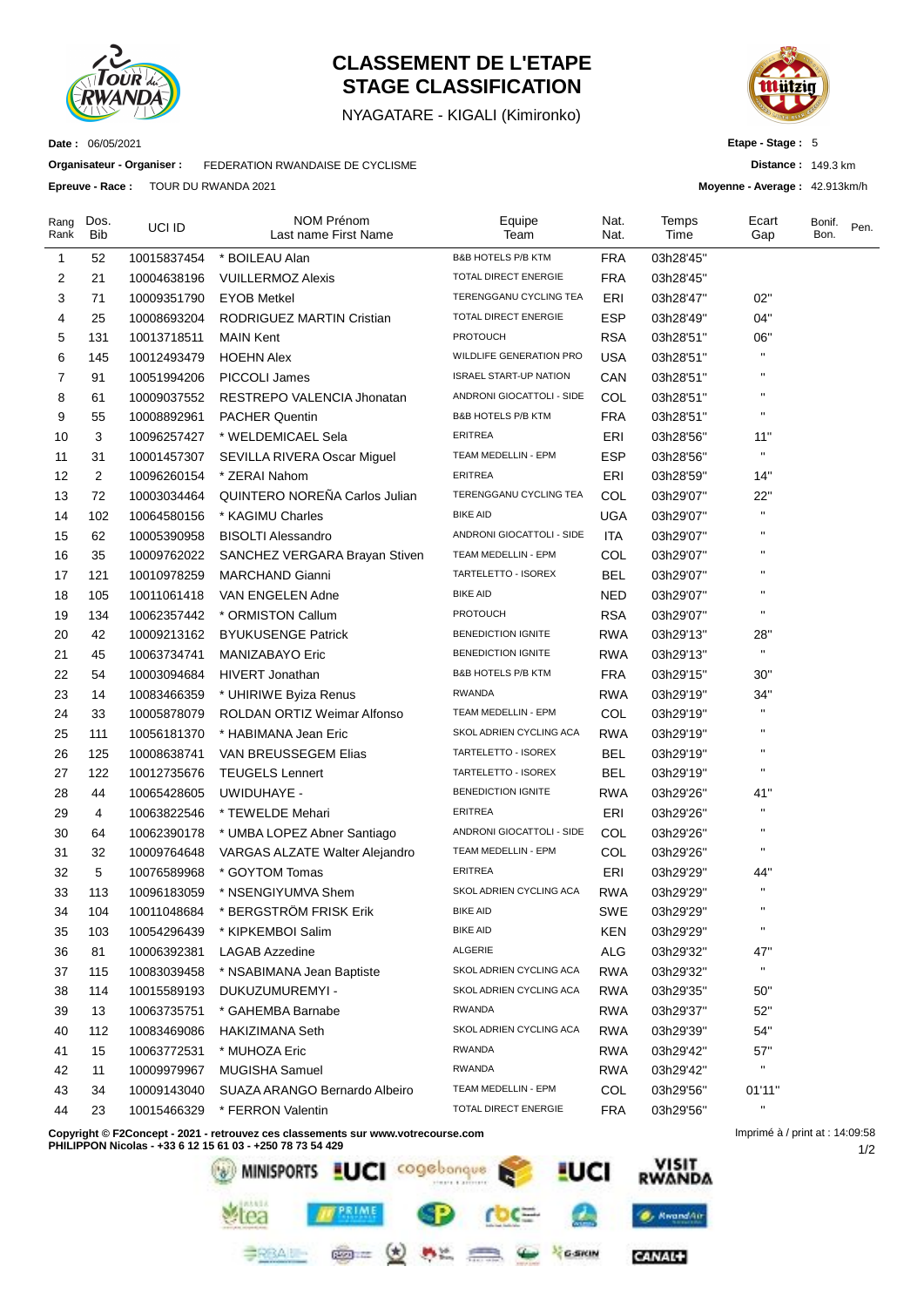| 45 | 93  | 10062005818 | * GOLDSTEIN Edo                      | <b>ISRAEL START-UP NATION</b>  | <b>ISR</b> | 03h30'01" | 01'16"         |
|----|-----|-------------|--------------------------------------|--------------------------------|------------|-----------|----------------|
| 46 | 65  | 10101412571 | VIGO DEL ARCO Marti                  | ANDRONI GIOCATTOLI - SIDE      | <b>ESP</b> | 03h30'15" | 01'30"         |
| 47 | 12  | 10009060992 | NSENGIMANA Jean Bosco                | <b>RWANDA</b>                  | <b>RWA</b> | 03h30'17" | 01'32"         |
| 48 | 82  | 10008714018 | <b>SAIDI Nassim</b>                  | ALGERIE                        | <b>ALG</b> | 03h30'25" | 01'40"         |
| 49 | 85  | 10064460120 | * NEHARI Mohamed Amine               | ALGERIE                        | <b>ALG</b> | 03h30'25" | $\blacksquare$ |
| 50 | 63  | 10010985636 | MUÑOZ GIRALDO Daniel                 | ANDRONI GIOCATTOLI - SIDE      | COL        | 03h30'28" | 01'43"         |
| 51 | 75  | 10005953861 | <b>OVECHKIN Artem</b>                | TERENGGANU CYCLING TEA         | <b>RUS</b> | 03h30'30" | 01'45"         |
| 52 | 141 | 10005497052 | <b>TVETCOV Serghei</b>               | <b>WILDLIFE GENERATION PRO</b> | <b>ROU</b> | 03h30'39" | 01'54"         |
| 53 | 73  | 10008001369 | <b>GOH Choon Huat</b>                | TERENGGANU CYCLING TEA         | SIN        | 03h30'41" | 01'56"         |
| 54 | 22  | 10011235412 | <b>GAILLARD Marlon</b>               | TOTAL DIRECT ENERGIE           | <b>FRA</b> | 03h30'43" | 01'58"         |
| 55 | 24  | 10006045508 | <b>GENIEZ Alexandre</b>              | TOTAL DIRECT ENERGIE           | <b>FRA</b> | 03h31'01" | 02'16"         |
| 56 | 144 | 10011099208 | SALTZMAN Jason                       | <b>WILDLIFE GENERATION PRO</b> | <b>USA</b> | 03h31'01" | н.             |
| 57 | 92  | 10008682995 | <b>SAGIV Guy</b>                     | <b>ISRAEL START-UP NATION</b>  | <b>ISR</b> | 03h31'01" | п.             |
| 58 | 142 | 10015547666 | MCGEOUGH Cormac                      | <b>WILDLIFE GENERATION PRO</b> | <b>IRL</b> | 03h31'01" | п.             |
| 59 | 132 | 10007985003 | <b>BENEKE Calvin</b>                 | <b>PROTOUCH</b>                | <b>RSA</b> | 03h31'04" | 02'19"         |
| 60 | 94  | 10063397766 | * LAHAV Omer                         | <b>ISRAEL START-UP NATION</b>  | <b>ISR</b> | 03h31'35" | 02'50"         |
| 61 | 124 | 10010946129 | * GOEMAN Andreas                     | TARTELETTO - ISOREX            | <b>BEL</b> | 03h31'35" | $\blacksquare$ |
| 62 | 74  | 10014871801 | <b>MOHD ZARIFF Muhamad Nur Aiman</b> | TERENGGANU CYCLING TEA         | <b>MAS</b> | 03h31'40" | 02'55"         |
| 63 | 53  | 10003225030 | <b>GAUTIER Cyril</b>                 | <b>B&amp;B HOTELS P/B KTM</b>  | <b>FRA</b> | 03h32'08" | 03'23"         |
| 64 | 51  | 10003223818 | <b>ROLLAND Pierre</b>                | <b>B&amp;B HOTELS P/B KTM</b>  | <b>FRA</b> | 03h32'08" | н.             |
| 65 | 133 | 10010090004 | <b>BASSON Gustav</b>                 | <b>PROTOUCH</b>                | <b>RSA</b> | 03h32'43" | 03'58"         |
| 66 | 123 | 10013892707 | DE DECKER Alfdan                     | TARTELETTO - ISOREX            | <b>BEL</b> | 03h32'43" | $\blacksquare$ |
| 67 | 95  | 10009498506 | <b>VAHTRA Norman</b>                 | <b>ISRAEL START-UP NATION</b>  | EST        | 03h32'43" | $\mathbf{H}$   |
| 68 | 101 | 10006675806 | <b>HOLLER Nikodemus</b>              | <b>BIKE AID</b>                | <b>GER</b> | 03h35'54" | 07'09"         |
| 69 | 135 | 10017685104 | * NIGRINI Andries                    | <b>PROTOUCH</b>                | <b>RSA</b> | 03h39'37" | 10'52"         |
|    |     |             |                                      |                                |            |           |                |

**Aucun coureur hors-délai / No OTL**

**Nombre de partants : 69**

**Aucun non partant - No DN** S

**Aucun abandon - No DNF**

**Juge à l'arrivée** KAYINAMURA Idée Patrick

Imprimé à / print at : 14:09:59**Copyright © F2Concept - 2021 - retrouvez ces classements sur www.votrecourse.com PHILIPPON Nicolas - +33 6 12 15 61 03 - +250 78 73 54 429** 2/2 VISIT<br>RWANDA MINISPORTS LUCI Cogebongue & LUCI

**MERIME** SP rbc=

 $\begin{picture}(160,170)(-0.000,0.000) \put(0,0){\line(1,0){100}} \put(10,0){\line(1,0){100}} \put(10,0){\line(1,0){100}} \put(10,0){\line(1,0){100}} \put(10,0){\line(1,0){100}} \put(10,0){\line(1,0){100}} \put(10,0){\line(1,0){100}} \put(10,0){\line(1,0){100}} \put(10,0){\line(1,0){100}} \put(10,0){\line(1,0){100}} \put(10$ 

**Mea** 

A

**O**, RwandAir

CANAL+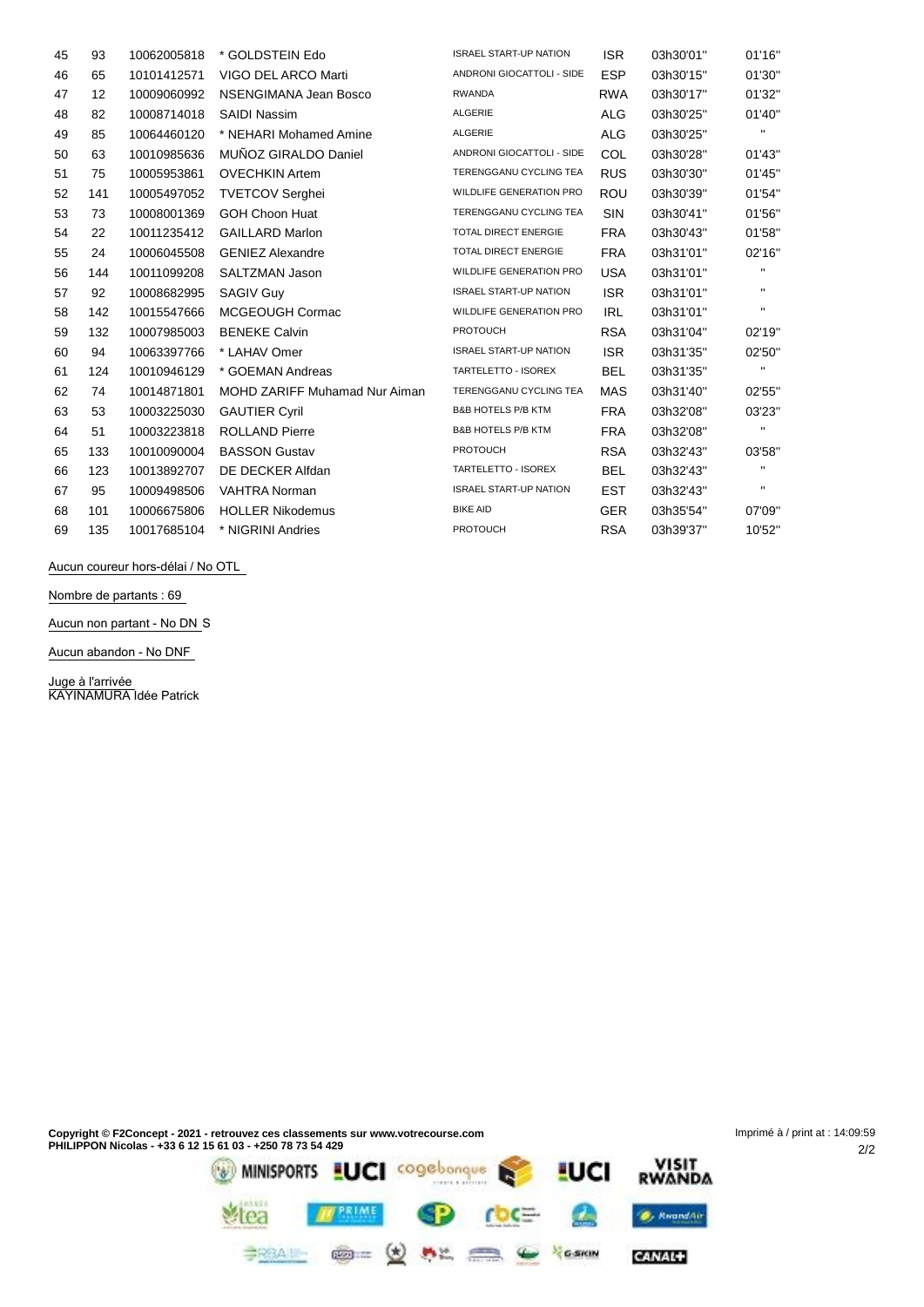

#### **CLASSEMENT GENERAL GENERAL CLASSIFICATION**

#### NYAGATARE - KIGALI (Kimironko)



**Distance :** 680.9 km

**Etape - Stage :** 5

**Moyenne - Average :** 40.553km/h

**Date :** 06/05/2021

Rang Rank

**Organisateur - Organiser :** FEDERATION RWANDAISE DE CYCLISME

**Epreuve - Race :** TOUR DU RWANDA 2021

| ang<br>ank | Dos.<br><b>Bib</b> | UCI ID      | NOM Prénom<br>Last name First Name | Equipe<br>Team                | Nat.<br>Nat. | Temps<br>Time | Ecart<br>Gap |
|------------|--------------------|-------------|------------------------------------|-------------------------------|--------------|---------------|--------------|
| 1          | 71                 | 10009351790 | <b>EYOB Metkel</b>                 | TERENGGANU CYCLING TEAM       | ERI          | 16h49'05"     |              |
| 2          | 25                 | 10008693204 | <b>RODRIGUEZ MARTIN Cristian</b>   | <b>TOTAL DIRECT ENERGIE</b>   | <b>ESP</b>   | 16h49'07"     | 02"          |
| 3          | 145                | 10012493479 | <b>HOEHN Alex</b>                  | WILDLIFE GENERATION PRO CY    | <b>USA</b>   | 16h49'09"     | 04"          |
| 4          | 61                 | 10009037552 | RESTREPO VALENCIA Jhonatan         | ANDRONI GIOCATTOLI - SIDERM   | COL          | 16h49'09"     |              |
| 5          | 55                 | 10008892961 | <b>PACHER Quentin</b>              | B&B HOTELS P/B KTM            | <b>FRA</b>   | 16h49'09"     |              |
| 6          | 91                 | 10051994206 | PICCOLI James                      | <b>ISRAEL START-UP NATION</b> | CAN          | 16h49'09"     | $\mathbf{u}$ |
| 7          | 31                 | 10001457307 | SEVILLA RIVERA Oscar Miguel        | TEAM MEDELLIN - EPM           | <b>ESP</b>   | 16h49'14"     | 09"          |
| 8          | 2                  | 10096260154 | * ZERAI Nahom                      | <b>ERITREA</b>                | ERI          | 16h49'23"     | 18"          |
| 9          | 35                 | 10009762022 | SANCHEZ VERGARA Brayan Stiven      | TEAM MEDELLIN - EPM           | COL          | 16h49'25"     | 20"          |
| 10         | 72                 | 10003034464 | QUINTERO NOREÑA Carlos Julian      | TERENGGANU CYCLING TEAM       | COL          | 16h49'25"     | $\mathbf{H}$ |
| 11         | 52                 | 10015837454 | * BOILEAU Alan                     | B&B HOTELS P/B KTM            | <b>FRA</b>   | 16h49'36"     | 31"          |
| 12         | 121                | 10010978259 | <b>MARCHAND Gianni</b>             | TARTELETTO - ISOREX           | BEL          | 16h49'49"     | 44"          |
| 13         | 131                | 10013718511 | <b>MAIN Kent</b>                   | <b>PROTOUCH</b>               | <b>RSA</b>   | 16h50'07"     | 01'02"       |
| 14         | 134                | 10062357442 | * ORMISTON Callum                  | <b>PROTOUCH</b>               | <b>RSA</b>   | 16h50'40"     | 01'35"       |
| 15         | 104                | 10011048684 | * BERGSTRÖM FRISK Erik             | <b>BIKE AID</b>               | SWE          | 16h50'57"     | 01'52"       |
| 16         | 64                 | 10062390178 | * UMBA LOPEZ Abner Santiago        | ANDRONI GIOCATTOLI - SIDERM   | COL          | 16h51'36"     | 02'31"       |
| 17         | 34                 | 10009143040 | SUAZA ARANGO Bernardo Albeiro      | TEAM MEDELLIN - EPM           | COL          | 16h51'59"     | 02'54"       |
| 18         | 105                | 10011061418 | VAN ENGELEN Adne                   | <b>BIKE AID</b>               | <b>NED</b>   | 16h52'12"     | 03'07"       |
| 19         | 21                 | 10004638196 | <b>VUILLERMOZ Alexis</b>           | TOTAL DIRECT ENERGIE          | <b>FRA</b>   | 16h52'17"     | 03'12"       |
| 20         | 122                | 10012735676 | <b>TEUGELS Lennert</b>             | TARTELETTO - ISOREX           | BEL          | 16h52'30"     | 03'25"       |
| 21         | 3                  | 10096257427 | * WELDEMICAEL Sela                 | <b>ERITREA</b>                | ERI          | 16h53'10"     | 04'05"       |
| 22         | 22                 | 10011235412 | <b>GAILLARD Marlon</b>             | <b>TOTAL DIRECT ENERGIE</b>   | <b>FRA</b>   | 16h53'33"     | 04'28"       |
| 23         | 33                 | 10005878079 | ROLDAN ORTIZ Weimar Alfonso        | TEAM MEDELLIN - EPM           | COL          | 16h54'23"     | 05'18"       |
| 24         | 54                 | 10003094684 | <b>HIVERT Jonathan</b>             | B&B HOTELS P/B KTM            | <b>FRA</b>   | 16h54'40"     | 05'35"       |
| 25         | 75                 | 10005953861 | <b>OVECHKIN Artem</b>              | TERENGGANU CYCLING TEAM       | <b>RUS</b>   | 16h54'55"     | 05'50"       |
| 26         | 81                 | 10006392381 | <b>LAGAB Azzedine</b>              | ALGERIE                       | ALG          | 16h55'00"     | 05'55"       |
| 27         | 4                  | 10063822546 | * TEWELDE Mehari                   | <b>ERITREA</b>                | ERI          | 16h55'09"     | 06'04"       |
| 28         | 15                 | 10063772531 | * MUHOZA Eric                      | <b>RWANDA</b>                 | <b>RWA</b>   | 16h55'53"     | 06'48"       |
| 29         | 23                 | 10015466329 | * FERRON Valentin                  | TOTAL DIRECT ENERGIE          | <b>FRA</b>   | 16h56'42"     | 07'37"       |
| 30         | 12                 | 10009060992 | NSENGIMANA Jean Bosco              | <b>RWANDA</b>                 | <b>RWA</b>   | 16h57'11"     | 08'06"       |
| 31         | 45                 | 10063734741 | MANIZABAYO Eric                    | <b>BENEDICTION IGNITE</b>     | <b>RWA</b>   | 16h58'14"     | 09'09"       |
| 32         | 63                 | 10010985636 | MUÑOZ GIRALDO Daniel               | ANDRONI GIOCATTOLI - SIDERM   | COL          | 16h58'50"     | 09'45"       |
| 33         | 102                | 10064580156 | * KAGIMU Charles                   | <b>BIKE AID</b>               | <b>UGA</b>   | 16h59'56"     | 10'51"       |
| 34         | 103                | 10054296439 | * KIPKEMBOI Salim                  | <b>BIKE AID</b>               | <b>KEN</b>   | 17h00'34"     | 11'29"       |
| 35         | 113                | 10096183059 | * NSENGIYUMVA Shem                 | SKOL ADRIEN CYCLING ACADEM    | <b>RWA</b>   | 17h00'52"     | 11'47"       |
| 36         | 13                 | 10063735751 | * GAHEMBA Barnabe                  | <b>RWANDA</b>                 | <b>RWA</b>   | 17h01'14"     | 12'09"       |
| 37         | 62                 | 10005390958 | <b>BISOLTI Alessandro</b>          | ANDRONI GIOCATTOLI - SIDERM   | ITA          | 17h01'15"     | 12'10"       |
| 38         | 124                | 10010946129 | * GOEMAN Andreas                   | TARTELETTO - ISOREX           | <b>BEL</b>   | 17h01'21"     | 12'16"       |
| 39         | 51                 | 10003223818 | <b>ROLLAND Pierre</b>              | B&B HOTELS P/B KTM            | <b>FRA</b>   | 17h01'55"     | 12'50"       |
| 40         | 11                 | 10009979967 | MUGISHA Samuel                     | <b>RWANDA</b>                 | <b>RWA</b>   | 17h03'18"     | 14'13"       |
| 41         | 141                | 10005497052 | <b>TVETCOV Serghei</b>             | WILDLIFE GENERATION PRO CY    | <b>ROU</b>   | 17h03'32"     | 14'27"       |
| 42         | 5                  | 10076589968 | * GOYTOM Tomas                     | <b>ERITREA</b>                | ERI          | 17h03'54"     | 14'49"       |
| 43         | 144                | 10011099208 | SALTZMAN Jason                     | WILDLIFE GENERATION PRO CY    | <b>USA</b>   | 17h03'54"     | $\mathbf{H}$ |
|            |                    |             |                                    |                               |              |               |              |

**Copyright © F2Concept - 2021 - retrouvez ces classements sur www.votrecourse.com**

**PHILIPPON Nicolas - +33 6 12 15 61 03 - +250 78 73 54 429** VISIT<br>RWANDA **LUCI** cogebonque **MINISPORTS** <u>i</u>uci **TPRIME** O. KwandAir GARIN  $\mathbf{C}$ **CANAL+** 

1/2 Imprimé à / print at : 14:03:58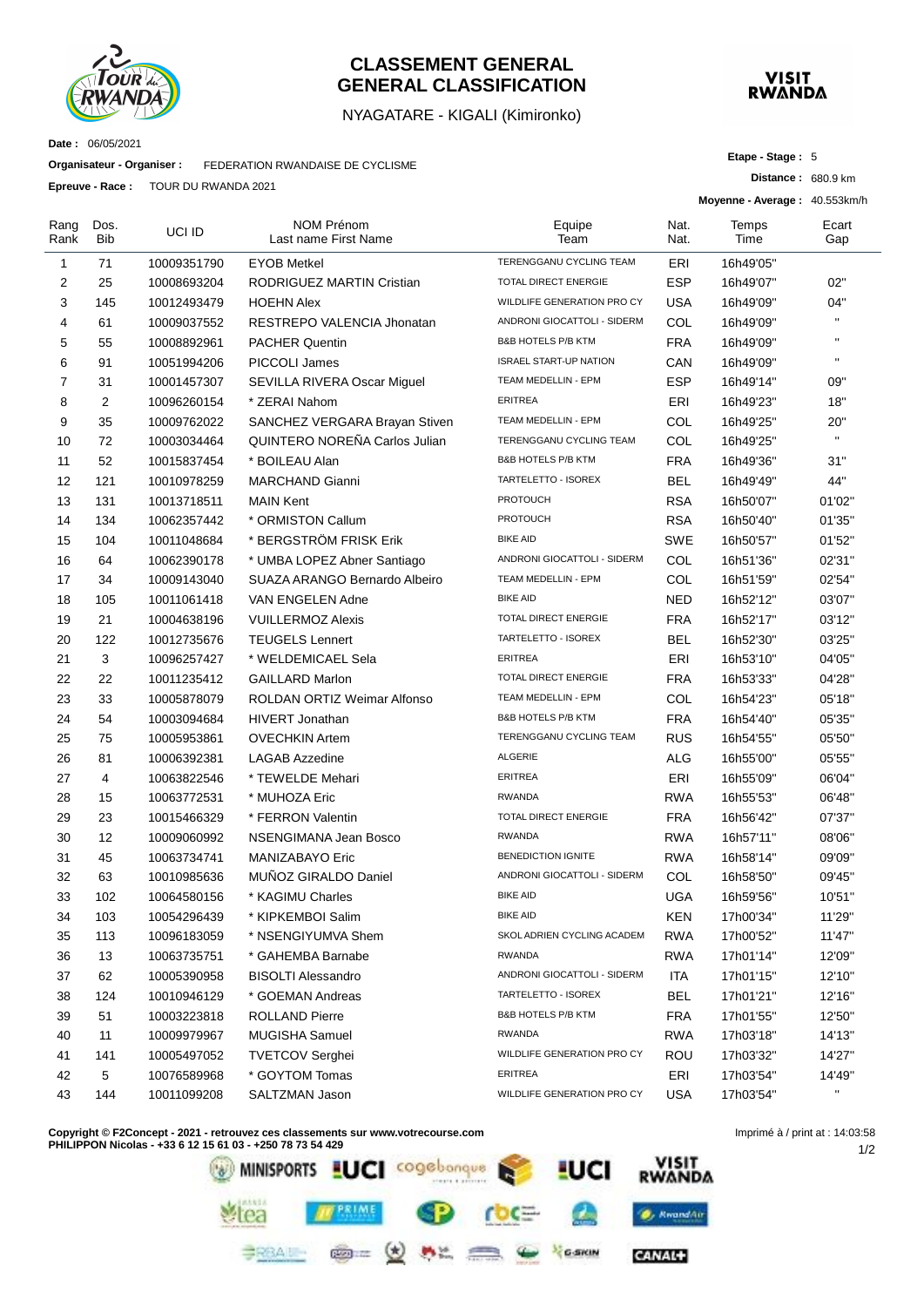| 44 | 111 | 10056181370 | * HABIMANA Jean Eric                 | SKOL ADRIEN CYCLING ACADEM    | <b>RWA</b> | 17h05'34" | 16'29" |
|----|-----|-------------|--------------------------------------|-------------------------------|------------|-----------|--------|
| 45 | 53  | 10003225030 | <b>GAUTIER Cyril</b>                 | <b>B&amp;B HOTELS P/B KTM</b> | <b>FRA</b> | 17h05'44" | 16'39" |
| 46 | 74  | 10014871801 | <b>MOHD ZARIFF Muhamad Nur Aiman</b> | TERENGGANU CYCLING TEAM       | <b>MAS</b> | 17h07'04" | 17'59" |
| 47 | 93  | 10062005818 | * GOLDSTEIN Edo                      | <b>ISRAEL START-UP NATION</b> | <b>ISR</b> | 17h07'07" | 18'02" |
| 48 | 112 | 10083469086 | <b>HAKIZIMANA Seth</b>               | SKOL ADRIEN CYCLING ACADEM    | <b>RWA</b> | 17h07'37" | 18'32" |
| 49 | 115 | 10083039458 | * NSABIMANA Jean Baptiste            | SKOL ADRIEN CYCLING ACADEM    | <b>RWA</b> | 17h07'54" | 18'49" |
| 50 | 24  | 10006045508 | <b>GENIEZ Alexandre</b>              | TOTAL DIRECT ENERGIE          | <b>FRA</b> | 17h08'06" | 19'01" |
| 51 | 32  | 10009764648 | VARGAS ALZATE Walter Alejandro       | TEAM MEDELLIN - EPM           | COL        | 17h09'26" | 20'21" |
| 52 | 114 | 10015589193 | DUKUZUMUREMYI -                      | SKOL ADRIEN CYCLING ACADEM    | <b>RWA</b> | 17h09'56" | 20'51" |
| 53 | 73  | 10008001369 | <b>GOH Choon Huat</b>                | TERENGGANU CYCLING TEAM       | <b>SIN</b> | 17h10'04" | 20'59" |
| 54 | 92  | 10008682995 | <b>SAGIV Guy</b>                     | <b>ISRAEL START-UP NATION</b> | <b>ISR</b> | 17h12'28" | 23'23" |
| 55 | 94  | 10063397766 | * LAHAV Omer                         | <b>ISRAEL START-UP NATION</b> | <b>ISR</b> | 17h12'43" | 23'38" |
| 56 | 125 | 10008638741 | VAN BREUSSEGEM Elias                 | TARTELETTO - ISOREX           | <b>BEL</b> | 17h12'59" | 23'54" |
| 57 | 135 | 10017685104 | * NIGRINI Andries                    | <b>PROTOUCH</b>               | <b>RSA</b> | 17h13'24" | 24'19" |
| 58 | 65  | 10101412571 | VIGO DEL ARCO Marti                  | ANDRONI GIOCATTOLI - SIDERM   | <b>ESP</b> | 17h18'31" | 29'26" |
| 59 | 142 | 10015547666 | MCGEOUGH Cormac                      | WILDLIFE GENERATION PRO CY    | <b>IRL</b> | 17h20'05" | 31'00" |
| 60 | 133 | 10010090004 | <b>BASSON Gustav</b>                 | <b>PROTOUCH</b>               | <b>RSA</b> | 17h21'04" | 31'59" |
| 61 | 101 | 10006675806 | <b>HOLLER Nikodemus</b>              | <b>BIKE AID</b>               | <b>GER</b> | 17h21'37" | 32'32" |
| 62 | 42  | 10009213162 | <b>BYUKUSENGE Patrick</b>            | BENEDICTION IGNITE            | <b>RWA</b> | 17h22'13" | 33'08" |
| 63 | 123 | 10013892707 | DE DECKER Alfdan                     | TARTELETTO - ISOREX           | <b>BEL</b> | 17h22'49" | 33'44" |
| 64 | 82  | 10008714018 | <b>SAIDI Nassim</b>                  | ALGERIE                       | <b>ALG</b> | 17h23'08" | 34'03" |
| 65 | 44  | 10065428605 | UWIDUHAYE -                          | <b>BENEDICTION IGNITE</b>     | <b>RWA</b> | 17h24'31" | 35'26" |
| 66 | 95  | 10009498506 | <b>VAHTRA Norman</b>                 | <b>ISRAEL START-UP NATION</b> | <b>EST</b> | 17h29'04" | 39'59" |
| 67 | 132 | 10007985003 | <b>BENEKE Calvin</b>                 | <b>PROTOUCH</b>               | <b>RSA</b> | 17h33'23" | 44'18" |
| 68 | 85  | 10064460120 | * NEHARI Mohamed Amine               | ALGERIE                       | <b>ALG</b> | 17h36'05" | 47'00" |
| 69 | 14  | 10083466359 | * UHIRIWE Byiza Renus                | <b>RWANDA</b>                 | <b>RWA</b> | 17h37'03" | 47'58" |
|    |     |             |                                      |                               |            |           |        |

Imprimé à / print at : 14:03:58**Copyright © F2Concept - 2021 - retrouvez ces classements sur www.votrecourse.com PHILIPPON Nicolas - +33 6 12 15 61 03 - +250 78 73 54 429** 2/2 Stea **Frame** SP roce  $\bullet$  $\bullet$  KwandAir

CANAL+

**BRAIN @= (d) AL CO & Yearn**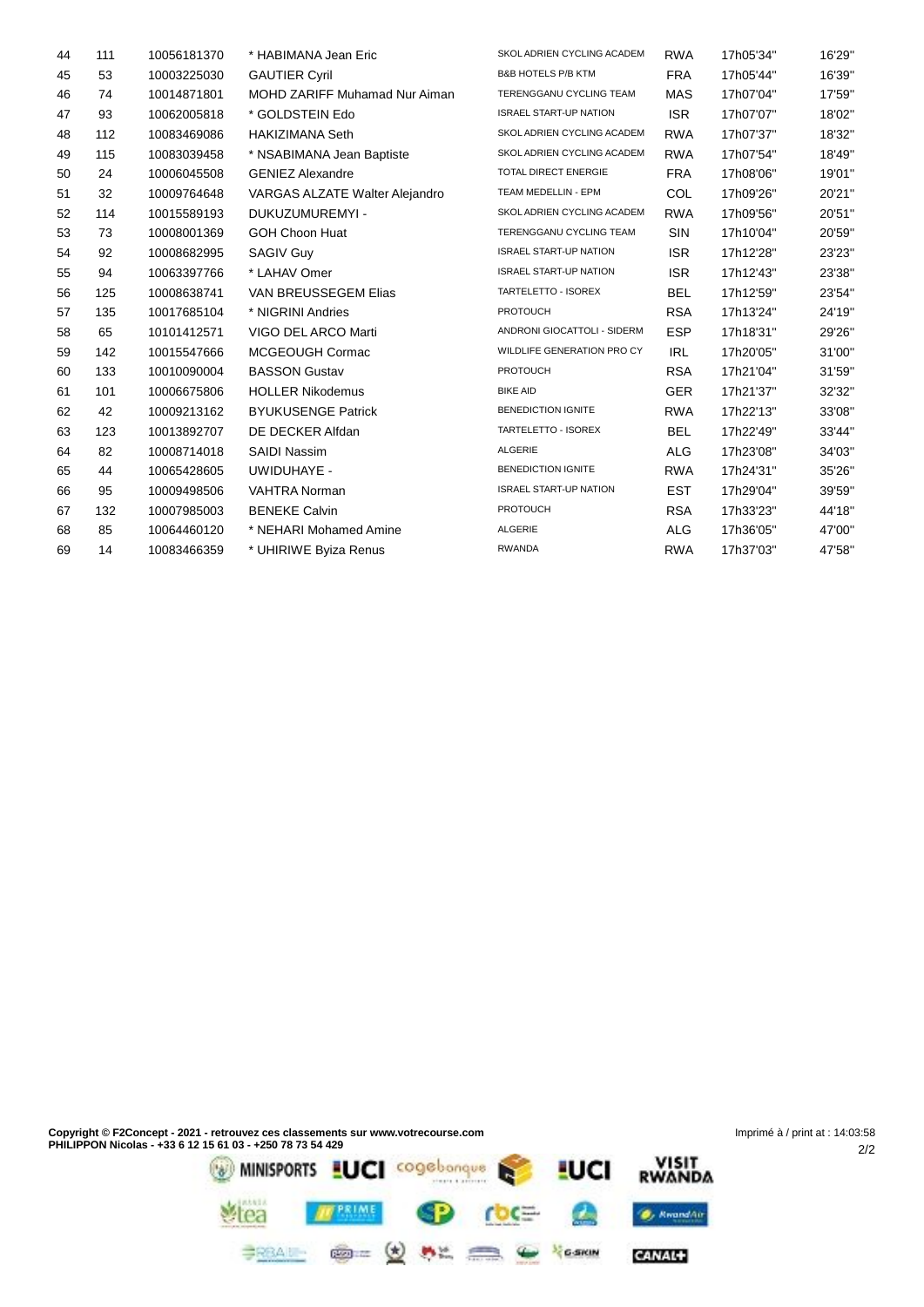

## **MEILLEUR GRIMPEUR MOUNTAIN CLASSIFICATION**



NYAGATARE - KIGALI (Kimironko)

#### FEDERATION RWANDAISE DE CYCLISME **Organisateur - Organiser :**

**Epreuve - Race : TOUR DU RWANDA 2021** 

#### **Classement de l'étape - Stage classification Classement général - General classification**

| Rg<br>Rk | Dos.<br><b>Bib</b> | Nom Prénom<br>Last name First name         | Nat.       | Equipe<br>eam | Pts | Bon. | Rg<br>Rk       | Dos<br><b>Bib</b> |
|----------|--------------------|--------------------------------------------|------------|---------------|-----|------|----------------|-------------------|
|          |                    | km 112 - Sommet MG3 (Ntunga)               |            |               |     |      |                | 122               |
|          | 101                | <b>HOLLER Nikodemus</b>                    | <b>GER</b> | BAI           | 3   |      | $\overline{2}$ | 45                |
| 2        | 124                | <b>GOEMAN Andreas</b>                      | BEL        | TIS           |     |      | 3              | 72                |
|          |                    |                                            |            |               |     |      | 4              | 5                 |
|          |                    | km 149.3 - Sommet MG2 (Kimironko) - Finish |            |               |     |      | 5              | 12                |
|          |                    |                                            |            |               |     |      |                |                   |

| 52 | <b>BOILEAU Alan</b>      | <b>FRA</b> | <b>BBK</b> | 5  |     | 42 BYUKUSENGI    |
|----|--------------------------|------------|------------|----|-----|------------------|
| 21 | <b>VUILLERMOZ Alexis</b> | <b>FRA</b> | TDF        | -3 |     | 52 BOILEAU Alan  |
| 71 | EYOB Metkel              | ERI        | TSG        |    | 131 | <b>MAIN Kent</b> |

**Etape - Stage :** 5

| Nom Prénom<br>Last name First name | Nat.       | Equipe<br>Team | Pts | Bon. | Rq<br><b>Rk</b> | Dos.<br><b>Bib</b> | Nom Prénom<br>Last name First name   | UCI ID      | Equipe<br>Team | Pts |
|------------------------------------|------------|----------------|-----|------|-----------------|--------------------|--------------------------------------|-------------|----------------|-----|
| ommet MG3 (Ntunga)                 |            |                |     |      | 1               | 122                | <b>TEUGELS Lennert</b>               | 10012735676 | <b>TIS</b>     | 35  |
| <b>HOLLER Nikodemus</b>            | <b>GER</b> | BAI            | 3   |      | 2               | 45                 | MANIZABAYO Eric                      | 10063734741 | <b>BIG</b>     | 26  |
| <b>GOEMAN Andreas</b>              | <b>BEL</b> | <b>TIS</b>     | 1   |      | 3               | 72                 | QUINTERO NOREÑA Carlos Julian        | 10003034464 | <b>TSG</b>     | 20  |
|                                    |            |                |     |      | 4               | 5                  | <b>GOYTOM Tomas</b>                  | 10076589968 | ERI            | 19  |
| Sommet MG2 (Kimironko) - Finish    |            |                |     |      | 5               | 12                 | NSENGIMANA Jean Bosco                | 10009060992 | <b>RWA</b>     | 15  |
| <b>BOILEAU Alan</b>                | <b>FRA</b> | <b>BBK</b>     | 5   |      | 6               | 42                 | <b>BYUKUSENGE Patrick</b>            | 10009213162 | <b>BIG</b>     | 15  |
| <b>VUILLERMOZ Alexis</b>           | <b>FRA</b> | <b>TDE</b>     | 3   |      | 7               | 52                 | <b>BOILEAU Alan</b>                  | 10015837454 | <b>BBK</b>     | 11  |
| <b>EYOB Metkel</b>                 | ERI        | <b>TSG</b>     | 1   |      | 8               | 131                | <b>MAIN Kent</b>                     | 10013718511 | <b>PRO</b>     | 11  |
|                                    |            |                |     |      | 9               | 23                 | <b>FERRON Valentin</b>               | 10015466329 | <b>TDE</b>     | 6   |
|                                    |            |                |     |      | 10              | 31                 | SEVILLA RIVERA Oscar Miquel          | 10001457307 | MED            | 6   |
|                                    |            |                |     |      | 11              | 51                 | <b>ROLLAND Pierre</b>                | 10003223818 | <b>BBK</b>     | 6   |
|                                    |            |                |     |      | 12              | 53                 | <b>GAUTIER Cyril</b>                 | 10003225030 | <b>BBK</b>     | 5   |
|                                    |            |                |     |      | 13              | 21                 | <b>VUILLERMOZ Alexis</b>             | 10004638196 | <b>TDE</b>     | 4   |
|                                    |            |                |     |      | 14              | 74                 | <b>MOHD ZARIFF Muhamad Nur Aiman</b> | 10014871801 | <b>TSG</b>     | 3   |
|                                    |            |                |     |      | 15              | 101                | <b>HOLLER Nikodemus</b>              | 10006675806 | BAI            | 3   |
|                                    |            |                |     |      | 16              | 4                  | <b>TEWELDE Mehari</b>                | 10063822546 | ERI            | 3   |
|                                    |            |                |     |      | 17              | 71                 | <b>EYOB Metkel</b>                   | 10009351790 | <b>TSG</b>     | 1   |
|                                    |            |                |     |      | 18              | 34                 | SUAZA ARANGO Bernardo Albeiro        | 10009143040 | <b>MED</b>     | 1   |
|                                    |            |                |     |      | 19              | 124                | <b>GOEMAN Andreas</b>                | 10010946129 | <b>TIS</b>     | 1   |
|                                    |            |                |     |      |                 |                    |                                      |             |                |     |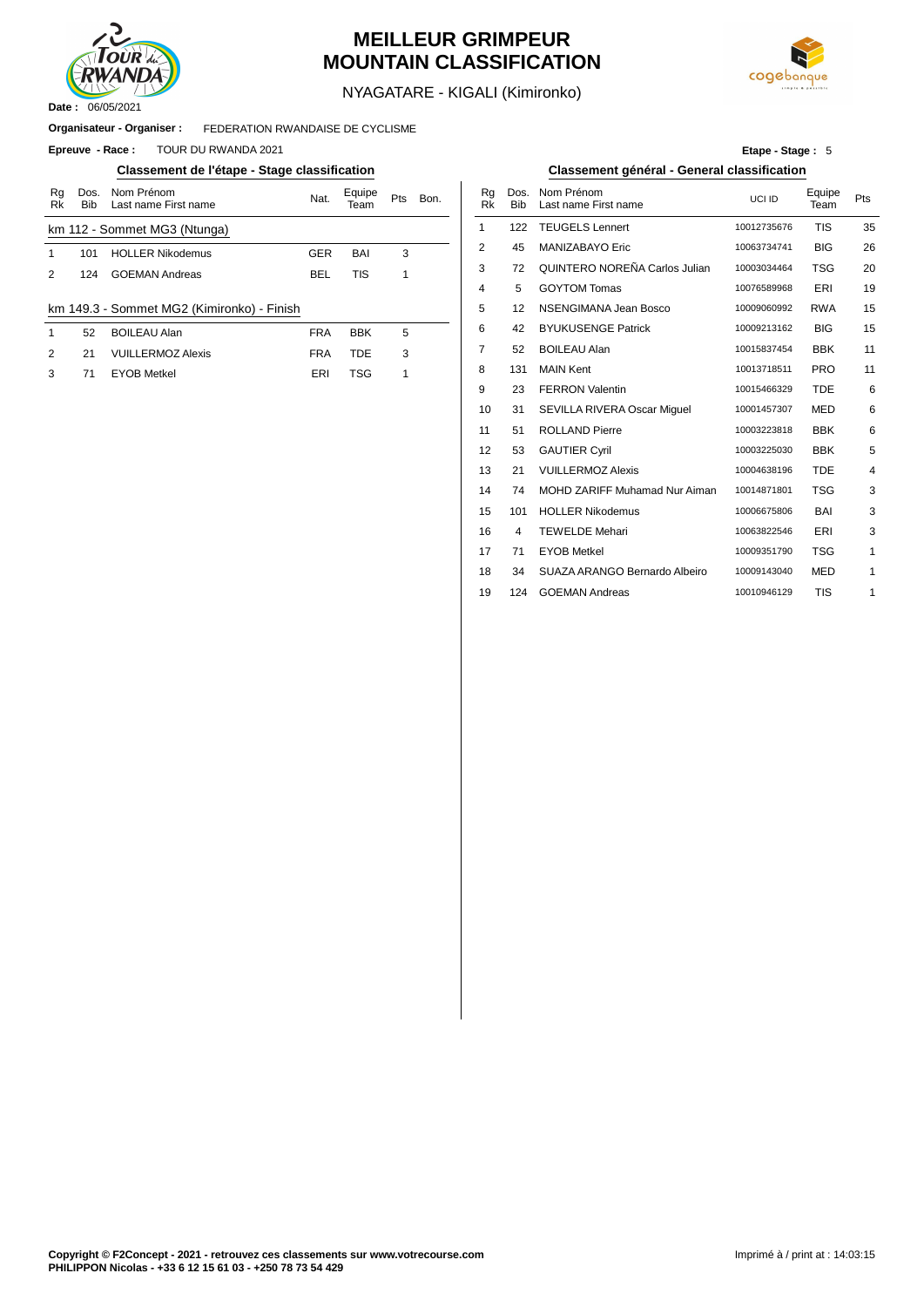

### **CLASSEMENT DES SPRINTS SPRINTS CLASSIFICATION**



**Etape - Stage :** 5

NYAGATARE - KIGALI (Kimironko)

#### **Organisateur - Organiser :** FEDERATION RWANDAISE DE CYCLISME

**Epreuve - Race :** TOUR DU RWANDA 2021

#### **Classement de l'étape - Stage classification Classement général - General classification**

| Rq | Dos. | Nom Prénom                                           | Nat.       | Equipe     | Pts            | Bon.        | Ra<br>Rk | Dos.<br><b>Bib</b> | Nom Prénom<br>Last name First name | N° licence UCI<br><b>UCI Code</b> | Equipe<br>Team | Pts |
|----|------|------------------------------------------------------|------------|------------|----------------|-------------|----------|--------------------|------------------------------------|-----------------------------------|----------------|-----|
|    |      | km 59.6 - SPRINT SP - Kiziguro                       |            |            |                |             |          | 122                | <b>TEUGELS Lennert</b>             |                                   | TIS            | 22  |
|    | 124  | <b>GOEMAN Andreas</b>                                | <b>BEL</b> | <b>TIS</b> | 4              | $\Omega$    | 2        | 124                | <b>GOEMAN Andreas</b>              |                                   | <b>TIS</b>     | ε   |
| 2  | 101  | <b>HOLLER Nikodemus</b>                              | <b>GER</b> | BAI        | $\overline{2}$ | $\mathbf 0$ | 3        | 5                  | <b>GOYTOM Tomas</b>                |                                   | ERI            | ε   |
| 3  | 125  | VAN BREUSSEGEM Elias                                 | <b>BEL</b> | <b>TIS</b> |                | 0           | 4        | 34                 | SUAZA ARANGO Bernardo Albeiro      |                                   | <b>MED</b>     | 6   |
|    |      |                                                      |            |            |                |             | 5        | 45                 | MANIZABAYO Eric                    |                                   | <b>BIG</b>     |     |
|    |      | km 98.9 - SPRINT SP - station SP entrée de Rwamagana |            |            |                |             | 6        | 33                 | ROLDAN ORTIZ Weimar Alfonso        |                                   | <b>MED</b>     |     |
|    | 124  | <b>GOEMAN Andreas</b>                                | <b>BEL</b> | <b>TIS</b> | $\overline{4}$ | $\Omega$    |          | 101                | <b>HOLLER Nikodemus</b>            |                                   | <b>BAI</b>     |     |
| 2  | 101  | <b>HOLLER Nikodemus</b>                              | <b>GER</b> | BAI        | $\overline{2}$ | 0           | 8        | 4                  | <b>TEWELDE Mehari</b>              |                                   | ERI            | 2   |
| 3  | 125  | VAN BREUSSEGEM Elias                                 | <b>BEL</b> | <b>TIS</b> |                | 0           | 9        | 53                 | <b>GAUTIER Cyril</b>               |                                   | <b>BBK</b>     | 2   |
|    |      |                                                      |            |            |                |             | 10       | 74                 | MOHD ZARIFF Muhamad Nur Aiman      |                                   | TSG            |     |
|    |      |                                                      |            |            |                |             |          |                    |                                    |                                   |                |     |

| Nom Prénom                                | Nat.       | Equipe     | Pts            | Bon.     | Rq<br><b>Rk</b> | Dos.<br><b>Bib</b> | Nom Prénom<br>Last name First name | N° licence UCI<br><b>UCI Code</b> | Equipe<br>Team | Pts            |
|-------------------------------------------|------------|------------|----------------|----------|-----------------|--------------------|------------------------------------|-----------------------------------|----------------|----------------|
| PRINT SP - Kiziguro                       |            |            |                |          | 1               | 122                | <b>TEUGELS Lennert</b>             |                                   | <b>TIS</b>     | 22             |
| <b>GOEMAN Andreas</b>                     | <b>BEL</b> | <b>TIS</b> | 4              | $\Omega$ | 2               | 124                | <b>GOEMAN Andreas</b>              |                                   | <b>TIS</b>     | 8              |
| <b>HOLLER Nikodemus</b>                   | <b>GER</b> | BAI        | 2              | 0        | 3               | 5                  | <b>GOYTOM Tomas</b>                |                                   | ERI            | 8              |
| VAN BREUSSEGEM Elias                      | <b>BEL</b> | <b>TIS</b> | 1              | 0        | 4               | 34                 | SUAZA ARANGO Bernardo Albeiro      |                                   | <b>MED</b>     | 6              |
|                                           |            |            |                |          | 5               | 45                 | MANIZABAYO Eric                    |                                   | <b>BIG</b>     | 4              |
| PRINT SP - station SP entrée de Rwamagana |            |            |                |          | 6               | 33                 | ROLDAN ORTIZ Weimar Alfonso        |                                   | <b>MED</b>     | 4              |
| <b>GOEMAN Andreas</b>                     | <b>BEL</b> | <b>TIS</b> | $\overline{4}$ | 0        | 7               | 101                | <b>HOLLER Nikodemus</b>            |                                   | <b>BAI</b>     | 4              |
| <b>HOLLER Nikodemus</b>                   | <b>GER</b> | BAI        | 2              | 0        | 8               | 4                  | <b>TEWELDE Mehari</b>              |                                   | ERI            | 2              |
| VAN BREUSSEGEM Elias                      | <b>BEL</b> | <b>TIS</b> | 1              | 0        | 9               | 53                 | <b>GAUTIER Cyril</b>               |                                   | <b>BBK</b>     | 2              |
|                                           |            |            |                |          | 10              | 74                 | MOHD ZARIFF Muhamad Nur Aiman      |                                   | <b>TSG</b>     | $\overline{2}$ |
|                                           |            |            |                |          | 11              | 12                 | NSENGIMANA Jean Bosco              |                                   | <b>RWA</b>     | $\overline{2}$ |
|                                           |            |            |                |          | 12              | 125                | VAN BREUSSEGEM Elias               |                                   | <b>TIS</b>     | $\overline{2}$ |
|                                           |            |            |                |          | 13              | 112                | <b>HAKIZIMANA Seth</b>             |                                   | <b>SAC</b>     | $\mathbf{1}$   |
|                                           |            |            |                |          | 14              | 92                 | <b>SAGIV Guy</b>                   |                                   | <b>ISN</b>     | $\mathbf{1}$   |
|                                           |            |            |                |          | 15              | 42                 | <b>BYUKUSENGE Patrick</b>          |                                   | <b>BIG</b>     | $\mathbf{1}$   |
|                                           |            |            |                |          | 16              | 95                 | <b>VAHTRA Norman</b>               |                                   | <b>ISN</b>     | 1              |
|                                           |            |            |                |          |                 |                    |                                    |                                   |                |                |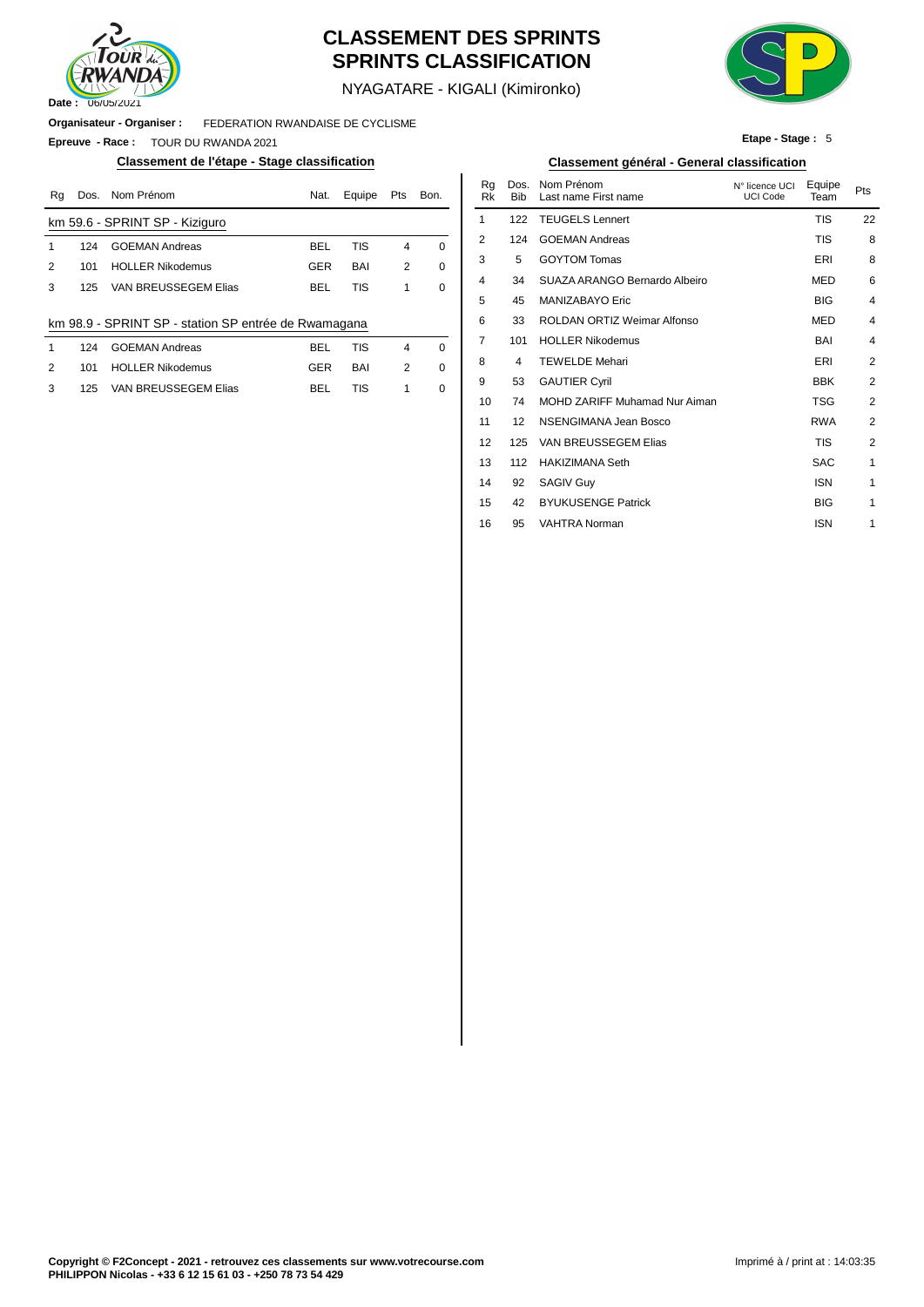

#### NYAGATARE - KIGALI (Kimironko) **CLASSEMENT GENERAL DES JEUNES BEST YOUNG GENERAL CLASSIFICATION**



#### **Etape - Stage :** 5

**Distance :** 680.9 km

1/1

**Organisateur - Organiser :** FEDERATION RWANDAISE DE CYCLISME

**Epreuve - Race :** TOUR DU RWANDA 2021

|              |                    | <b>Epicuve - Race.</b> TOOR DO RWANDA 2021 |                               |             |               |              |
|--------------|--------------------|--------------------------------------------|-------------------------------|-------------|---------------|--------------|
| Rang<br>Rank | Dos.<br><b>Bib</b> | <b>NOM Prénom</b><br>Last name First Name  | Equipe<br>Team                | UCI ID      | Temps<br>Time | Ecart<br>Gap |
| 1            | 2                  | <b>ZERAI Nahom</b>                         | <b>ERITREA</b>                | 10096260154 | 16h49'23"     |              |
| 2            | 52                 | <b>BOILEAU Alan</b>                        | <b>B&amp;B HOTELS P/B KTM</b> | 10015837454 | 16h49'36"     | 13"          |
| 3            | 134                | <b>ORMISTON Callum</b>                     | <b>PROTOUCH</b>               | 10062357442 | 16h50'40"     | 01'17"       |
| 4            | 104                | <b>BERGSTRÖM FRISK Erik</b>                | <b>BIKE AID</b>               | 10011048684 | 16h50'57"     | 01'34"       |
| 5            | 64                 | <b>UMBA LOPEZ Abner Santiago</b>           | ANDRONI GIOCATTOLI - SIDERMEC | 10062390178 | 16h51'36"     | 02'13"       |
| 6            | 3                  | <b>WELDEMICAEL Sela</b>                    | <b>ERITREA</b>                | 10096257427 | 16h53'10"     | 03'47"       |
| 7            | 4                  | <b>TEWELDE Mehari</b>                      | <b>ERITREA</b>                | 10063822546 | 16h55'09"     | 05'46"       |
| 8            | 15                 | <b>MUHOZA Eric</b>                         | <b>RWANDA</b>                 | 10063772531 | 16h55'53"     | 06'30"       |
| 9            | 23                 | <b>FERRON Valentin</b>                     | <b>TOTAL DIRECT ENERGIE</b>   | 10015466329 | 16h56'42"     | 07'19"       |
| 10           | 102                | <b>KAGIMU Charles</b>                      | <b>BIKE AID</b>               | 10064580156 | 16h59'56"     | 10'33"       |
| 11           | 103                | <b>KIPKEMBOI Salim</b>                     | <b>BIKE AID</b>               | 10054296439 | 17h00'34"     | 11'11"       |
| 12           | 113                | <b>NSENGIYUMVA Shem</b>                    | SKOL ADRIEN CYCLING ACADEMY   | 10096183059 | 17h00'52"     | 11'29"       |
| 13           | 13                 | <b>GAHEMBA Barnabe</b>                     | <b>RWANDA</b>                 | 10063735751 | 17h01'14"     | 11'51"       |
| 14           | 124                | <b>GOEMAN Andreas</b>                      | <b>TARTELETTO - ISOREX</b>    | 10010946129 | 17h01'21"     | 11'58"       |
| 15           | 5                  | <b>GOYTOM Tomas</b>                        | <b>ERITREA</b>                | 10076589968 | 17h03'54"     | 14'31"       |
| 16           | 111                | <b>HABIMANA Jean Eric</b>                  | SKOL ADRIEN CYCLING ACADEMY   | 10056181370 | 17h05'34"     | 16'11"       |
| 17           | 93                 | <b>GOLDSTEIN Edo</b>                       | <b>ISRAEL START-UP NATION</b> | 10062005818 | 17h07'07"     | 17'44"       |
| 18           | 115                | NSABIMANA Jean Baptiste                    | SKOL ADRIEN CYCLING ACADEMY   | 10083039458 | 17h07'54"     | 18'31"       |
| 19           | 94                 | <b>LAHAV Omer</b>                          | <b>ISRAEL START-UP NATION</b> | 10063397766 | 17h12'43"     | 23'20"       |
| 20           | 135                | <b>NIGRINI Andries</b>                     | <b>PROTOUCH</b>               | 10017685104 | 17h13'24"     | 24'01"       |
| 21           | 85                 | <b>NEHARI Mohamed Amine</b>                | <b>ALGERIE</b>                | 10064460120 | 17h36'05"     | 46'42"       |
| 22           | 14                 | <b>UHIRIWE Byiza Renus</b>                 | <b>RWANDA</b>                 | 10083466359 | 17h37'03"     | 47'40"       |
|              |                    |                                            |                               |             |               |              |

Imprimé à / print at : 14:04:31**Copyright © F2Concept - 2021 - retrouvez ces classements sur www.votrecourse.com PHILIPPON Nicolas - +33 6 12 15 61 03 - +250 78 73 54 429** VISIT<br>RWANDA **LUCI** cogebonque MINISPORTS <u>I</u>UCI PRIME **O**, KwandAir rea

 $M_{\rm{max}}$ 

漂

GARIN

CANAL+

 $\circledcirc$  =  $\circledast$ 

**BRBAIN-**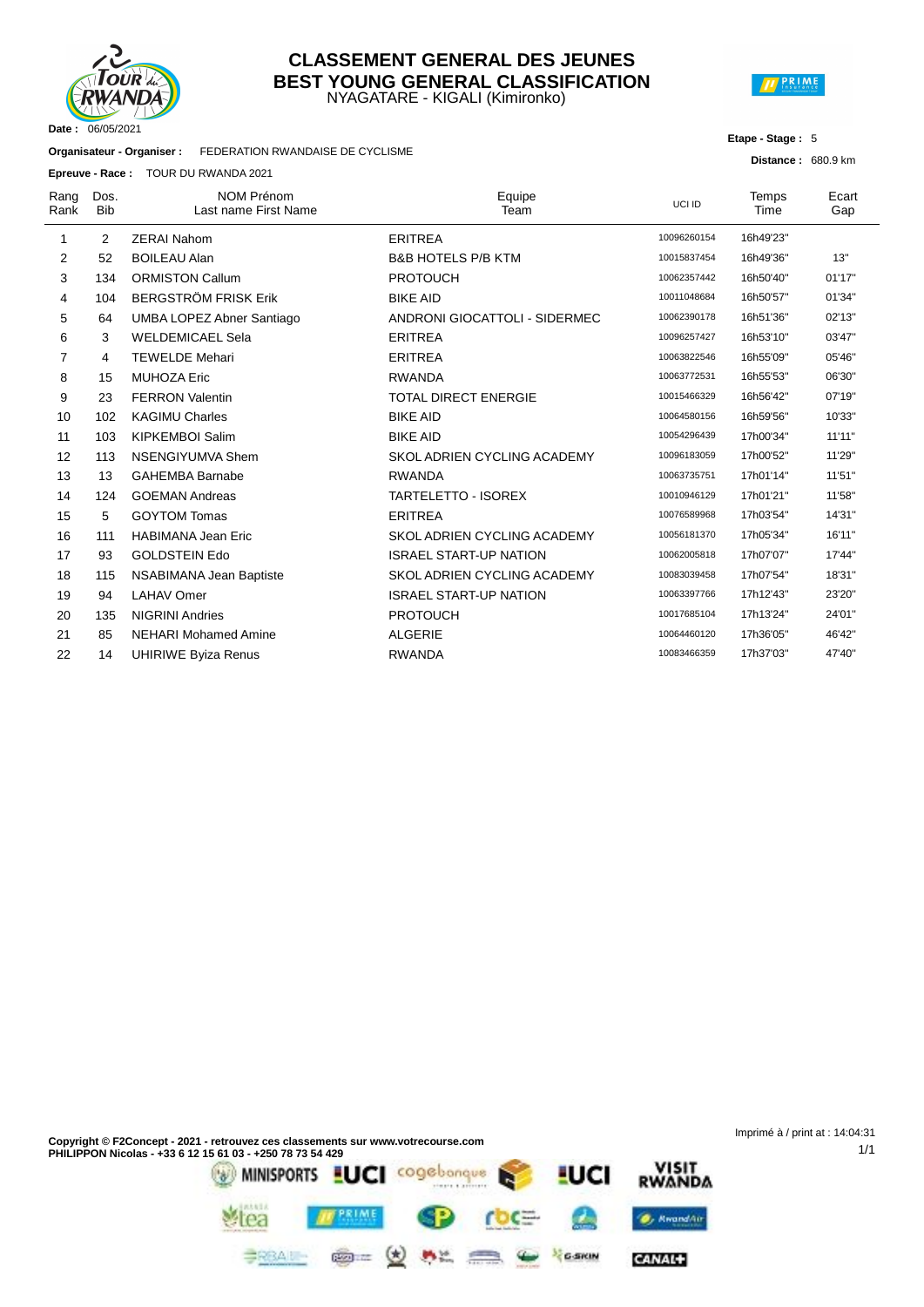



## **CLASSIFICATION OF THE BEST AFRICAN RIDERS STAGE 5**

| <b>RANK</b>    | <b>BIB</b> | <b>LAST NAME / First Name</b>  | <b>TEAM</b>                        | UCI ID      | <b>TIME</b> | <b>GAP</b> |
|----------------|------------|--------------------------------|------------------------------------|-------------|-------------|------------|
| 1              | 71         | <b>EYOB Metkel</b>             | TERENGGANU CYCLING TEAM            | 10009351790 | 16h49'05"   |            |
| 2              | 2          | <b>ZERAI Nahom</b>             | <b>ERITREA</b>                     | 10096260154 | 16h49'23"   | 18"        |
| 3              | 131        | <b>MAIN Kent</b>               | <b>PROTOUCH</b>                    | 10013718511 | 16h50'07"   | 01'02"     |
| 4              | 134        | <b>ORMISTON Callum</b>         | <b>PROTOUCH</b>                    | 10062357442 | 16h50'40"   | 01'35"     |
| 5              | 3          | <b>WELDEMICAEL Sela</b>        | <b>ERITREA</b>                     | 10096257427 | 16h53'10"   | 04'05"     |
| 6              | 81         | <b>LAGAB Azzedine</b>          | ALGERIE                            | 10006392381 | 16h55'00"   | 05'55"     |
| $\overline{7}$ | 4          | <b>TEWELDE Mehari</b>          | <b>ERITREA</b>                     | 10063822546 | 16h55'09"   | 06'04"     |
| 8              | 15         | <b>MUHOZA Eric</b>             | <b>RWANDA</b>                      | 10063772531 | 16h55'53"   | 06'48"     |
| 9              | 12         | <b>NSENGIMANA Jean Bosco</b>   | <b>RWANDA</b>                      | 10009060992 | 16h57'11"   | 08'06"     |
| 10             | 45         | <b>MANIZABAYO Eric</b>         | <b>BENEDICTION IGNITE</b>          | 10063734741 | 16h58'14"   | 09'09"     |
| 11             | 102        | <b>KAGIMU Charles</b>          | <b>BIKE AID</b>                    | 10064580156 | 16h59'56"   | 10'51"     |
| 12             | 103        | <b>KIPKEMBOI Salim</b>         | <b>BIKE AID</b>                    | 10054296439 | 17h00'34"   | 11'29"     |
| 13             | 113        | <b>NSENGIYUMVA Shem</b>        | <b>SKOL ADRIEN CYCLING ACADEMY</b> | 10096183059 | 17h00'52"   | 11'47"     |
| 14             | 13         | <b>GAHEMBA Barnabe</b>         | <b>RWANDA</b>                      | 10063735751 | 17h01'14"   | 12'09"     |
| 15             | 11         | <b>MUGISHA Samuel</b>          | <b>RWANDA</b>                      | 10009979967 | 17h03'18"   | 14'13"     |
| 16             | 5          | <b>GOYTOM Tomas</b>            | <b>ERITREA</b>                     | 10076589968 | 17h03'54"   | 14'49"     |
| 17             | 111        | <b>HABIMANA Jean Eric</b>      | <b>SKOL ADRIEN CYCLING ACADEMY</b> | 10056181370 | 17h05'34"   | 16'29"     |
| 18             | 112        | <b>HAKIZIMANA Seth</b>         | <b>SKOL ADRIEN CYCLING ACADEMY</b> | 10083469086 | 17h07'37"   | 18'32"     |
| 19             | 115        | <b>NSABIMANA Jean Baptiste</b> | <b>SKOL ADRIEN CYCLING ACADEMY</b> | 10083039458 | 17h07'54"   | 18'49"     |
| 20             | 114        | DUKUZUMUREMYI-                 | <b>SKOL ADRIEN CYCLING ACADEMY</b> | 10015589193 | 17h09'56"   | 20'51"     |
| 21             | 135        | <b>NIGRINI Andries</b>         | <b>PROTOUCH</b>                    | 10017685104 | 17h13'24"   | 24'19"     |
| 22             | 133        | <b>BASSON Gustav</b>           | <b>PROTOUCH</b>                    | 10010090004 | 17h21'04"   | 31'59"     |
| 23             | 42         | <b>BYUKUSENGE Patrick</b>      | <b>BENEDICTION IGNITE</b>          | 10009213162 | 17h22'13"   | 33'08"     |
| 24             | 82         | <b>SAIDI Nassim</b>            | <b>ALGERIE</b>                     | 10008714018 | 17h23'08"   | 34'03"     |
| 25             | 44         | <b>UWIDUHAYE -</b>             | <b>BENEDICTION IGNITE</b>          | 10065428605 | 17h24'31"   | 35'26"     |
| 26             | 132        | <b>BENEKE Calvin</b>           | <b>PROTOUCH</b>                    | 10007985003 | 17h33'23"   | 44'18"     |
| 27             | 85         | <b>NEHARI Mohamed Amine</b>    | <b>ALGERIE</b>                     | 10064460120 | 17h36'05'   | 47'00"     |
| 28             | 14         | <b>UHIRIWE Byiza Renus</b>     | <b>RWANDA</b>                      | 10083466359 | 17h37'03"   | 47'58"     |

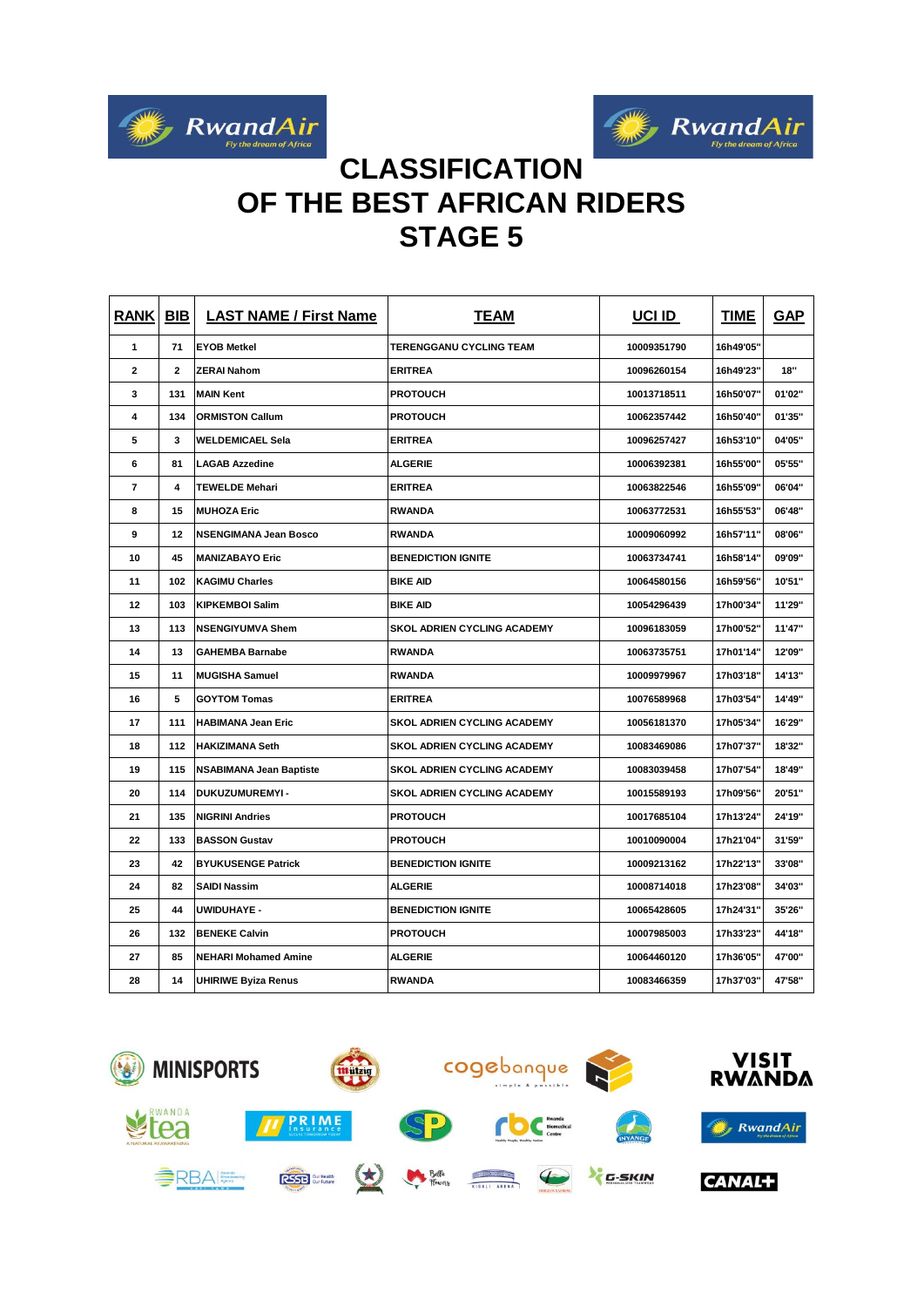

#### **CLASSEMENT PAR EQUIPE - TEAM CLASSIFICATION**

NYAGATARE - KIGALI (Kimironko)



**Etape - Stage :** 5

**Date :** 06/05/2021

**Organisateur - Organiser :** FEDERATION RWANDAISE DE CYCLISME

**Epreuve - Race :** TOUR DU RWANDA 2021

| Rq<br>Rk | Equipe<br>Team                                     | Temps<br>Time | Ecart<br>Gap |
|----------|----------------------------------------------------|---------------|--------------|
| 1        | <b>B&amp;B HOTELS P/B KTM</b><br>$52 - 55 - 54$    | 10h26'51"     |              |
| 2        | <b>ERITREA</b><br>$3 - 2 - 4$                      | 10h27'21"     | 30"          |
| 3        | <b>TEAM MEDELLIN - EPM</b><br>$31 - 35 - 33$       | 10h27'22"     | 31"          |
| 4        | ANDRONI GIOCATTOLI - SIDERMEC<br>$61 - 62 - 64$    | 10h27'24"     | 33"          |
| 5        | <b>TOTAL DIRECT ENERGIE</b><br>$21 - 25 - 23$      | 10h27'30"     | 39"          |
| 6        | <b>BIKE AID</b><br>$102 - 105 - 104$               | 10h27'43"     | 52"          |
| 7        | <b>TARTELETTO - ISOREX</b><br>121 - 125 - 122      | 10h27'45"     | 54"          |
| 8        | <b>BENEDICTION IGNITE</b><br>$42 - 45 - 44$        | 10h27'52"     | 01'01"       |
| 9        | SKOL ADRIEN CYCLING ACADEMY<br>$111 - 113 - 115$   | 10h28'20"     | 01'29"       |
| 10       | <b>TERENGGANU CYCLING TEAM</b><br>$71 - 72 - 75$   | 10h28'24"     | 01'33"       |
| 11       | <b>RWANDA</b><br>$14 - 13 - 15$                    | 10h28'38"     | 01'47''      |
| 12       | <b>PROTOUCH</b><br>131 - 134 - 132                 | 10h29'02"     | 02'11"       |
| 13       | <b>ISRAEL START-UP NATION</b><br>$91 - 93 - 92$    | 10h29'53"     | 03'02"       |
| 14       | <b>ALGERIE</b><br>$81 - 82 - 85$                   | 10h30'22"     | 03'31"       |
| 15       | WILDLIFE GENERATION PRO CYCLING<br>145 - 141 - 144 | 10h30'31"     | 03'40"       |

#### **Classement de l'étape - Stage classification Classement général - Général classification**

| Rq<br>Rk       | Equipe<br>Team                  | Temps<br>Time | Ecart<br>Gap |
|----------------|---------------------------------|---------------|--------------|
| 1              | <b>B&amp;B HOTELS P/B KTM</b>   | 50h27'00"     |              |
| 2              | TOTAL DIRECT ENERGIE            | 50h29'27"     | 02'27"       |
| 3              | <b>TEAM MEDELLIN - EPM</b>      | 50h29'44"     | 02'44"       |
| $\overline{4}$ | <b>TERENGGANU CYCLING TEAM</b>  | 50h33'25"     | 06'25"       |
| 5              | ANDRONI GIOCATTOLI - SIDERMEC   | 50h35'00"     | 08'00"       |
| 6              | <b>ERITREA</b>                  | 50h36'00"     | 09'00"       |
| 7              | <b>BIKE AID</b>                 | 50h39'53"     | 12'53"       |
| 8              | TARTEL FTTO - ISOREX            | 50h41'24"     | 14'24"       |
| 9              | <b>PROTOUCH</b>                 | 50h43'59"     | 16'59"       |
| 10             | <b>RWANDA</b>                   | 50h46'58"     | 19'58"       |
| 11             | WILDLIFE GENERATION PRO CYCLING | 50h54'07"     | 27'07"       |
| 12             | ISRAFI START-UP NATION          | 51h03'04"     | 36'04"       |
| 13             | SKOL ADRIEN CYCLING ACADEMY     | 51h06'21"     | 39'21"       |
| 14             | <b>BENEDICTION IGNITE</b>       | 51h31'02"     | 01h04'02"    |
| 15             | <b>ALGERIE</b>                  | 51h54'13"     | 01h27'13"    |
|                |                                 |               |              |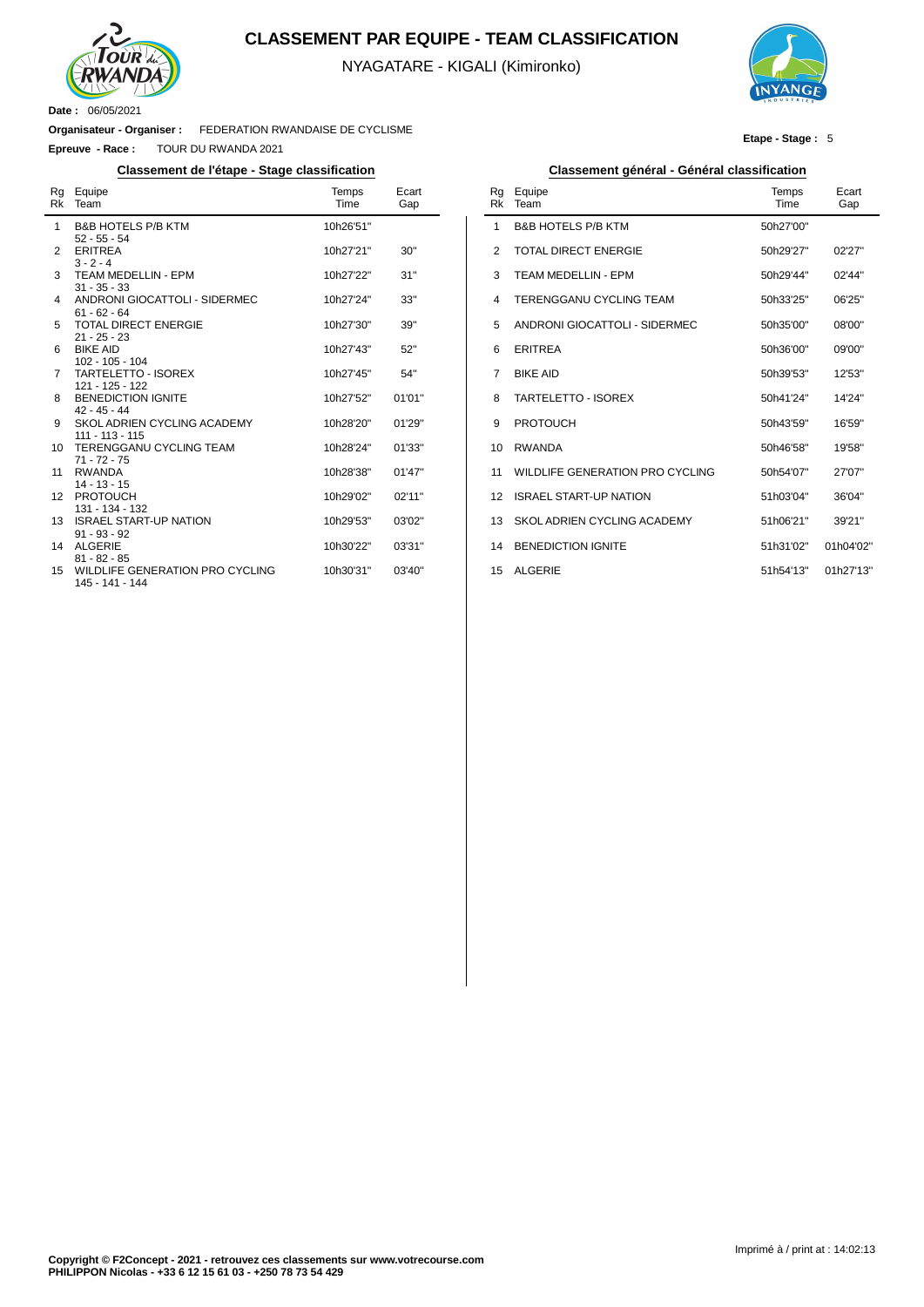## **ORDRE DES VOITURES POUR L'ETAPE N° 6 CONVOY ORDER FOR STAGE 6**

KIGALI (Rond point KBC) - KIGALI (Mont Kigali)

07/05/2021 **Date :**

FEDERATION RWANDAISE DE CYCLISME **Organisateur - Organiseur :**

TOUR DU RWANDA 2021 **Epreuve - Race :**

| Rang<br>Rank   | Equipe<br>Team                       |
|----------------|--------------------------------------|
| 1              | <b>TERENGGANU CYCLING TEAM</b>       |
| 2              | <b>TOTAL DIRECT ENERGIE</b>          |
| 3              | WILDLIFE GENERATION PRO CYCLING      |
| 4              | <b>ANDRONI GIOCATTOLI - SIDERMEC</b> |
| 5              | <b>B&amp;B HOTELS P/B KTM</b>        |
| 6              | <b>ISRAEL START-UP NATION</b>        |
| $\overline{7}$ | <b>TEAM MEDELLIN - EPM</b>           |
| 8              | <b>ERITREA</b>                       |
| 9              | <b>TARTELETTO - ISOREX</b>           |
| 10             | <b>PROTOUCH</b>                      |
| 11             | <b>BIKE AID</b>                      |
| 12             | <b>ALGERIE</b>                       |
| 13             | <b>RWANDA</b>                        |
| 14             | <b>BENEDICTION IGNITE</b>            |
| 15             | SKOL ADRIEN CYCLING ACADEMY          |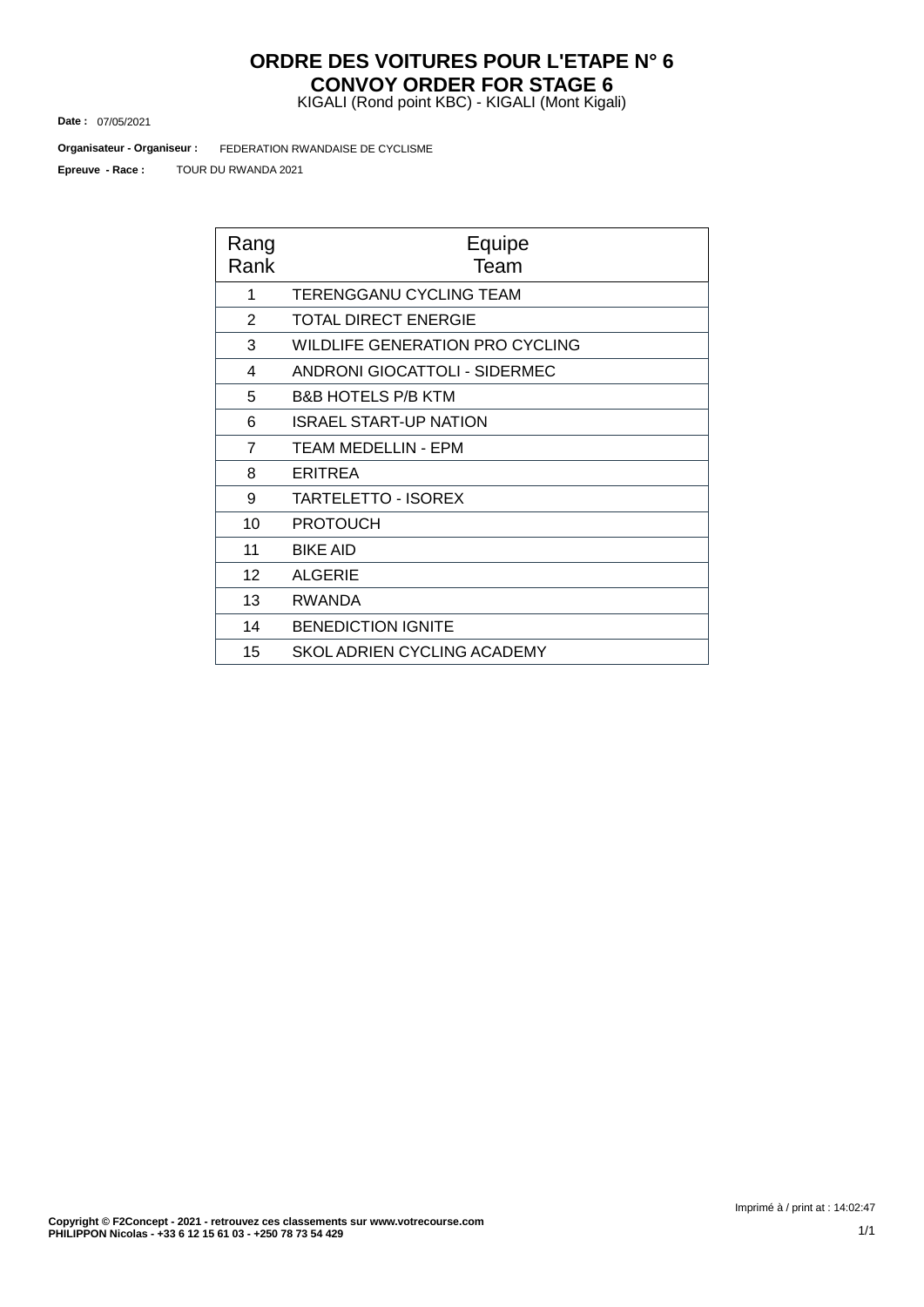

# **Communique of the Commissaires panel Communique N°4 Stage 5 : [NYAGATARE](https://www.procyclingstats.com/race/tour-of-turkey/2021/stage-1) - KIGALI (Kimironko)**

Art. 2.12.007 - 6.3

D.S. de BIKE AID - BEAU Yves - 10008781413

Amende de 100 CHF

Art. 2.12.007 - 8.6 Uriner en public

Dossard 63 - MUÑOZ GIRALDO Daniel - ANDRONI GIOCATTOLI - SIDERMEC - 10010985636

Amende de 100 CHF